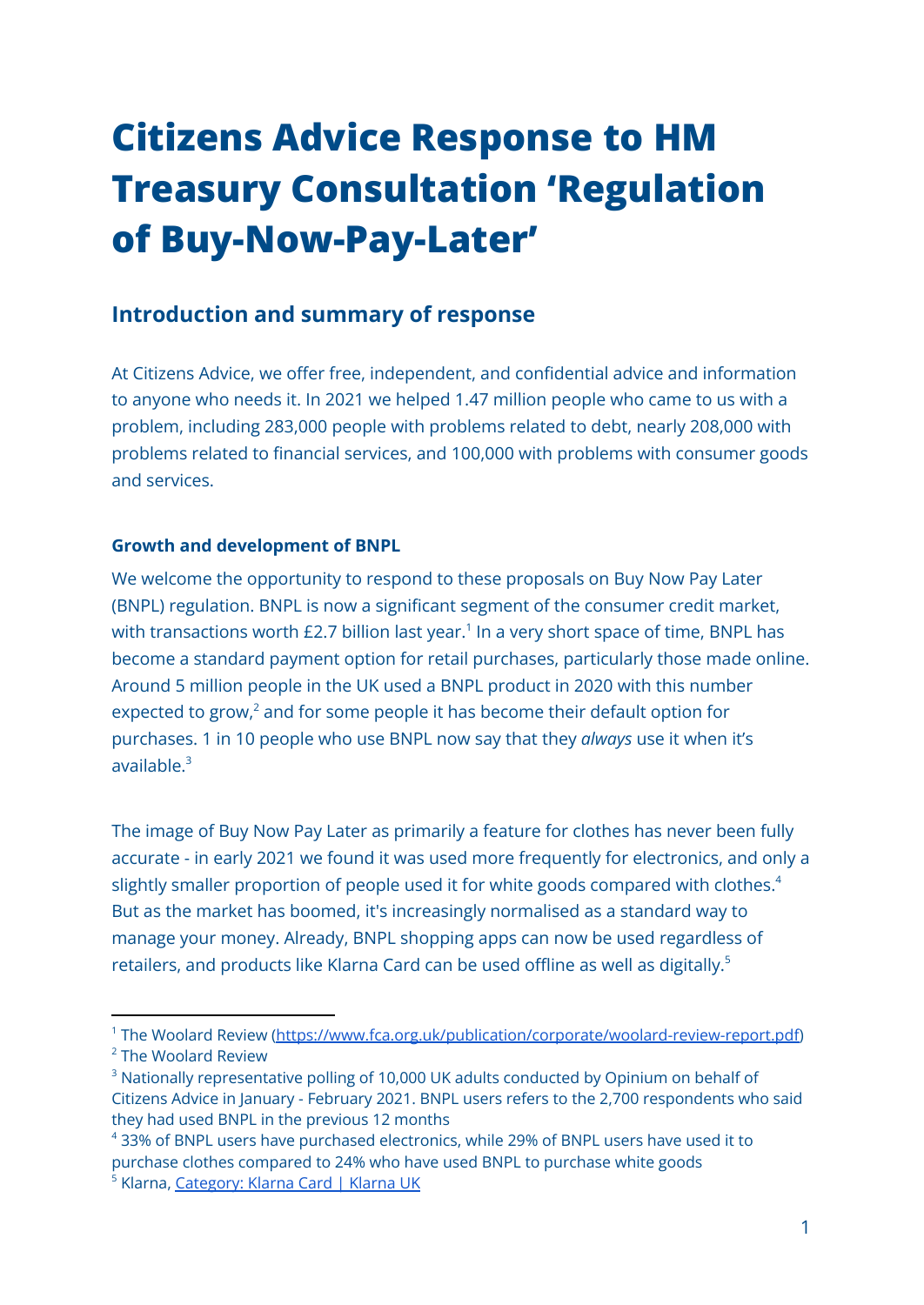Indicating the wider direction of travel, the US version of Microsoft's newest browser offered a BNPL extension as standard. 6

Amid rising living costs, we're seeing delayed payments marketed as a way to make ends meet. One brand offers "Tesco Now. Pay Later". <sup>7</sup> Another tells customers to "[n]ever worry about doing your food shopping with the helping hand of credit", highlighting "absolutely no credit checks" as part of their offer.<sup>8</sup>

While splitting and delaying payments will undoubtedly work for some people in some contexts, our research into the design and use of BNPL highlights the widespread risk in this rapidly expanding market.<sup>910</sup> Of people who had used BNPL in the previous year, 39% had used it without realising and 42% didn't fully understand what they were signing up for. 1 in 10 of those who've used BNPL ended up chased by debt collectors just over half of whom have subsequently turned to another form of borrowing to pay off their debt, such as a credit card or loan. <sup>11</sup> 2 in 5 users have been unable to pay for essentials such as food, rent or bills because they were making payments for a BNPL product. Ultimately, a quarter of those who use Buy Now Pay Later go on to say they regret doing so. As the market continues to expand, there is a risk that these existing issues will be felt more widely.

#### **Risks, characteristics and context of BNPL**

We welcome the consultation and many of its proposals - in particular its focus on robust affordability checks and recognising the lack of friction as part of BNPL's slippery design.

However, we do not share the government's assessment that BNPL is a low-risk product. Despite the fact that individual agreements may be lower in value and no interest is charged, BNPL comes with its own specific set of risks that sets it apart from other forms of spending.

<sup>&</sup>lt;sup>6</sup> Microsoft, [Introducing](https://techcommunity.microsoft.com/t5/articles/introducing-buy-now-pay-later-in-microsoft-edge/m-p/2967030) Buy now, pay later in Microsoft Edge

<sup>7</sup> Zilch, <https://www.payzilch.com/tesco/>

<sup>&</sup>lt;sup>8</sup> Flava, Never worry about doing your food [shopping](https://flava.co.uk/blog/never-worry-about-doing-your-food-shopping-with-the-helping-hand-of-credit.php) with flava buy now pay later

<sup>9</sup> Citizens Advice, Buy [Now…Pain](https://www.citizensadvice.org.uk/about-us/our-work/policy/policy-research-topics/debt-and-money-policy-research/buy-nowpain-later/) Later?, 2021

<sup>&</sup>lt;sup>10</sup> Citizens Advice, Buy now, pay later: what [happens](https://www.citizensadvice.org.uk/about-us/our-work/policy/policy-research-topics/debt-and-money-policy-research/buy-now-pay-later-what-happens-if-you-cant-pay-later/) if you can't pay later? - Citizens Advice, 2021

 $11$  Nationally representative polling of 2,003 UK adults who had used BNPL in the previous 12 months conducted by Opinium on behalf of Citizens Advice in June-July 2021. 54% of people who have been chased by debt collectors because of a BNPL debt turned to at least one other form of borrowing to pay their BNPL debt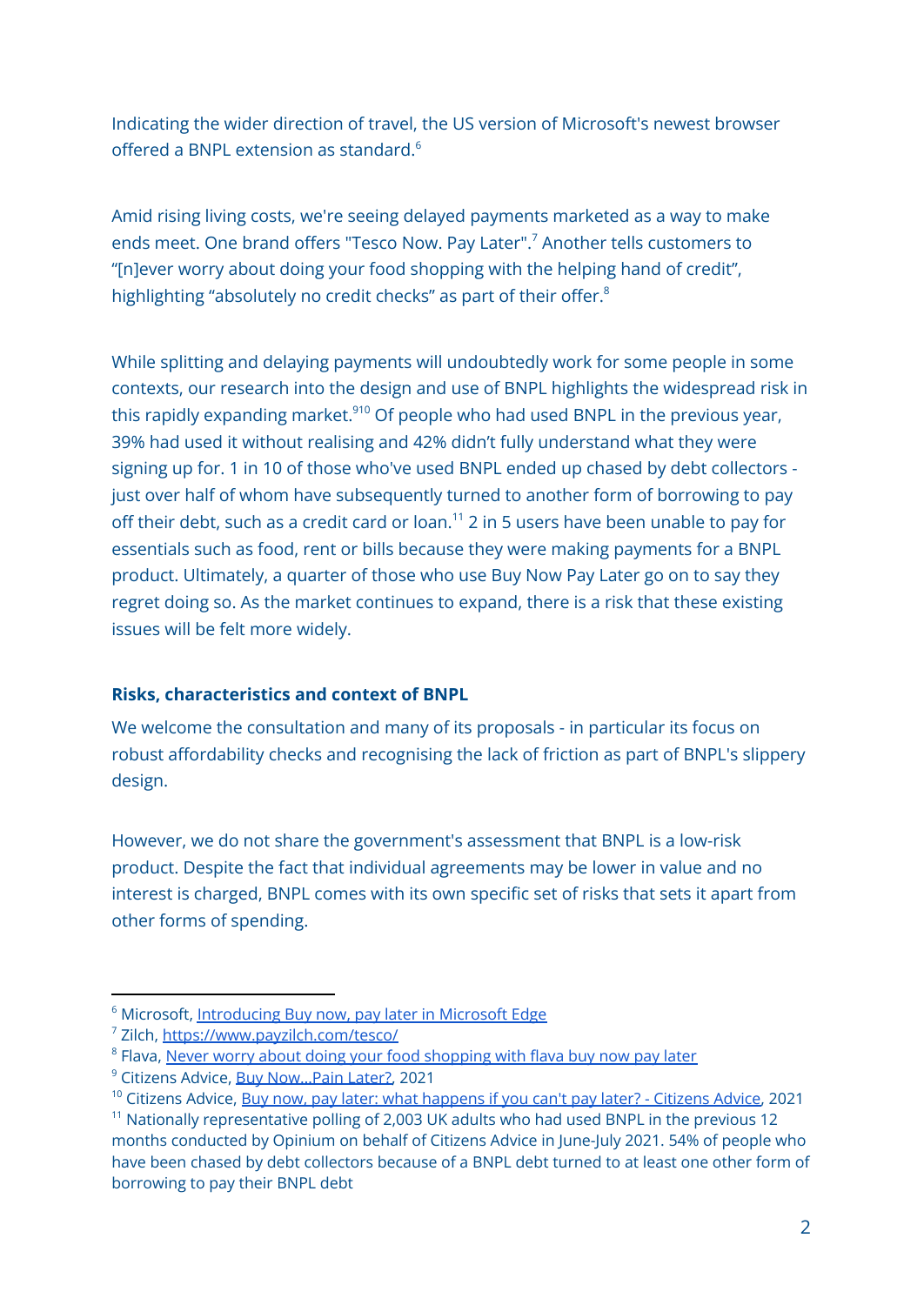There are two particularly important features of BNPL that we want to emphasise in relation to risk and consumer detriment.

First, **BNPL is predominantly promoted at the point of purchase** and is embedded in slick retail customer journeys to maximise sales and spending. The BNPL business model is based on receiving revenue from merchant fees, which are paid on the basis that BNPL drives additional sales. Retailers and BNPL providers alike have very strong incentives to influence the decisions consumers make in order to maximise consumer spending. In practice, this results in slippery design which encourages people to spend more than they can afford.

One of the ways this manifests itself is in the way product information is treated. Frequently, users have to go through extra steps, such as opening a separate tab or scrolling through lengthy terms and conditions, in order to access vital information. We examined 74 online checkouts as part of a mystery shopping exercise.<sup>12</sup> Only 8 checkouts warned shoppers they were taking out a credit agreement outside of the small print or terms and conditions, while the remaining 66 put this information in the small print or terms and conditions. None of these checkouts warned people of the risk of being referred to debt collection if they missed payments.

The high proportion of people who use BNPL by accident, or without realising what they're signing up for, shows the impact of this design.

Second, BNPL is designed for **repeat spending across multiple agreements**, rather than one-off purchases. The BNPL business model depends on consumers using BNPL in this way, and our evidence suggests that many do. The average BNPL user is paying for 2 products at once, repaying £63 a month across all their agreements and using at least 2 different BNPL providers over the course of a year.<sup>13</sup>

The facility to aggregate spending creates a number of risks. It can be challenging for consumers to keep track of multiple agreements with different payment schedules and instalment amounts, particularly where a consumer is using more than one provider. This is reflected in the fact that 3 in 10 BNPL users have been charged a fee they weren't expecting, often due to problems setting up a payment. In the last year, BNPL users

<sup>&</sup>lt;sup>12</sup> Mystery shopping conducted by Citizens Advice in June-July 2021. 38 retailers offered payment using BNPL, with 22 offering more than two BNPL options, meaning there were a total of 74 BNPL checkouts

<sup>&</sup>lt;sup>13</sup> Citizens Advice, Buy Now...Pain Later?, 2021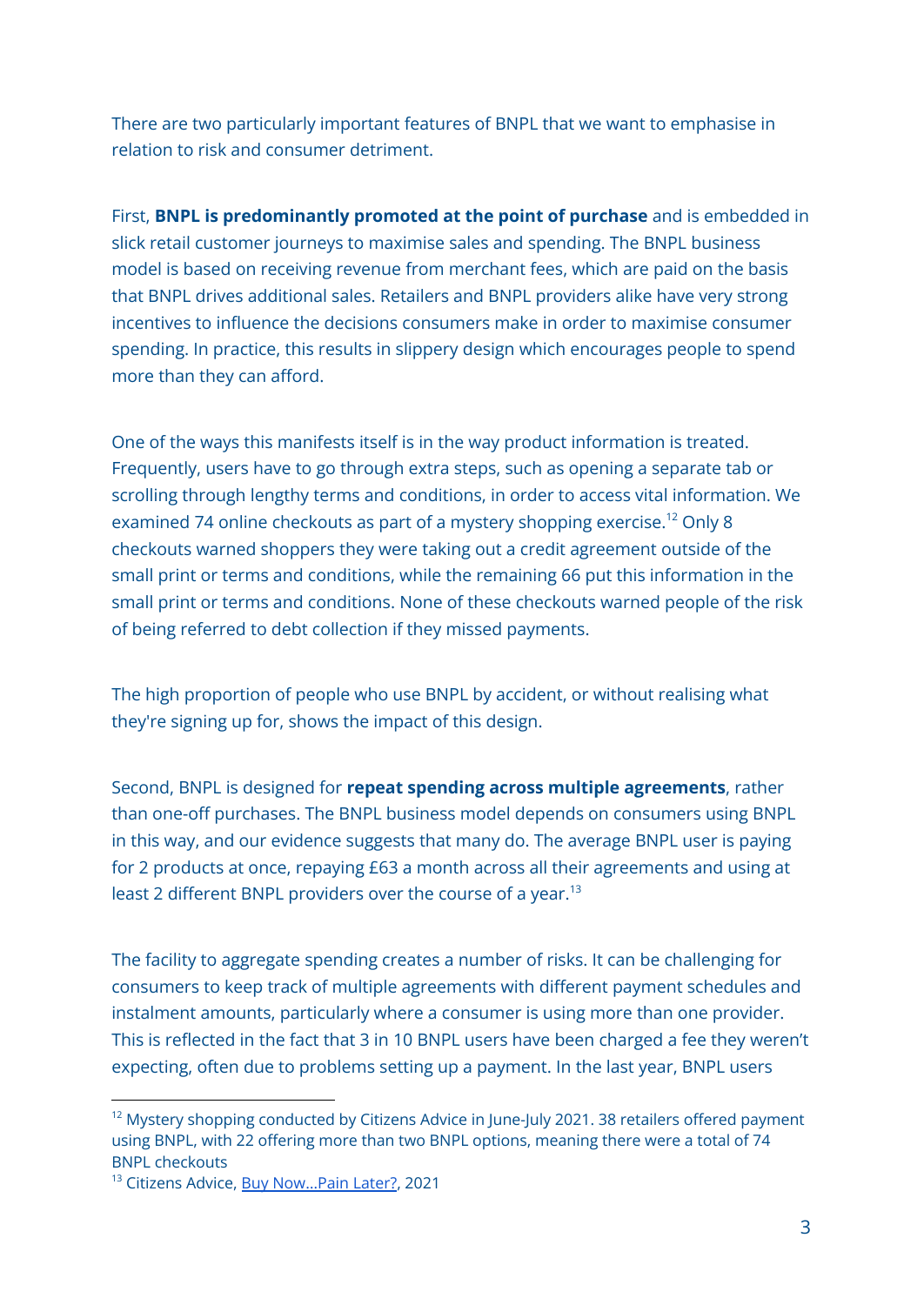were charged a total of £39 million in late fees. <sup>14</sup> Unexpectedly finding that a number of instalments are due within a short period of time can lead to BNPL users missing other payments. Our research found 2 in 5 BNPL users had been unable to pay for essentials such as food, rent or bills because they were making payments for a BNPL product. This is even more pronounced for people with protected characteristics such as people of colour, disabled people, and transgender people - for whom the proportion unable to afford essentials because of BNPL payments increases to 53%, 58%, and 91% of BNPL users from these groups respectively. 15

The risks of indebtedness are also subject to wider **pressures on household budgets**, for instance as energy prices rise and inflation exceeds 5%. <sup>16</sup> Our recent research finds that 3.2 million households will not be able to afford essentials this winter, and a further 380,000 households will be left with just £50 a month after basic living costs. $^{17}$  Looking ahead to April 2022, a further hike in energy prices will intensify this. In the face of financial pressures, people may turn to BNPL as an option to help them smooth cash flow and spread the cost of purchases. But given the tight margins for many people between being able to make ends meet or not, there must be strong protections in place for customers facing financial difficulty, along with robust affordability checks to safeguard against customers taking on more credit than they can afford.

But of course it's important to regulate BNPL not just for the current shape of the market, but what it looks set to become. Given the rapid growth and diversification of the sector, **future-proofing** is a key consideration for regulation of BNPL - both in terms of new models, and the extension of the market into more products. New forms of unregulated credit that differ from BNPL in details of their model, but share the same essential characteristics and create the same fundamental risks, should not be able to emerge easily by bypassing regulatory frameworks. We welcome the consultation's focus on identifying the key characteristics of BNPL, so that the scope of regulation can be drawn around those features that drive risk and detriment.

#### **Priorities for regulation**

Behavioural economics has helped regulators and government understand how to regulate markets over recent years. For instance, by using a greater understanding of

<sup>&</sup>lt;sup>14</sup> Citizens Advice, Buy Now...Pain Later?, 2021

<sup>&</sup>lt;sup>15</sup> Citizens Advice, **Buy Now...Pain Later?**, 2021

<sup>16</sup> Bank of England, Monetary Policy Report - [November](https://www.bankofengland.co.uk/monetary-policy-report/2021/november-2021) 2021

<sup>&</sup>lt;sup>17</sup> Citizens Advice, Three million [families](https://www.citizensadvice.org.uk/about-us/about-us1/media/press-releases/three-million-families-facing-crisis-as-cost-of-living-crunch-bites/) facing crisis as cost of living crunch bites, 2021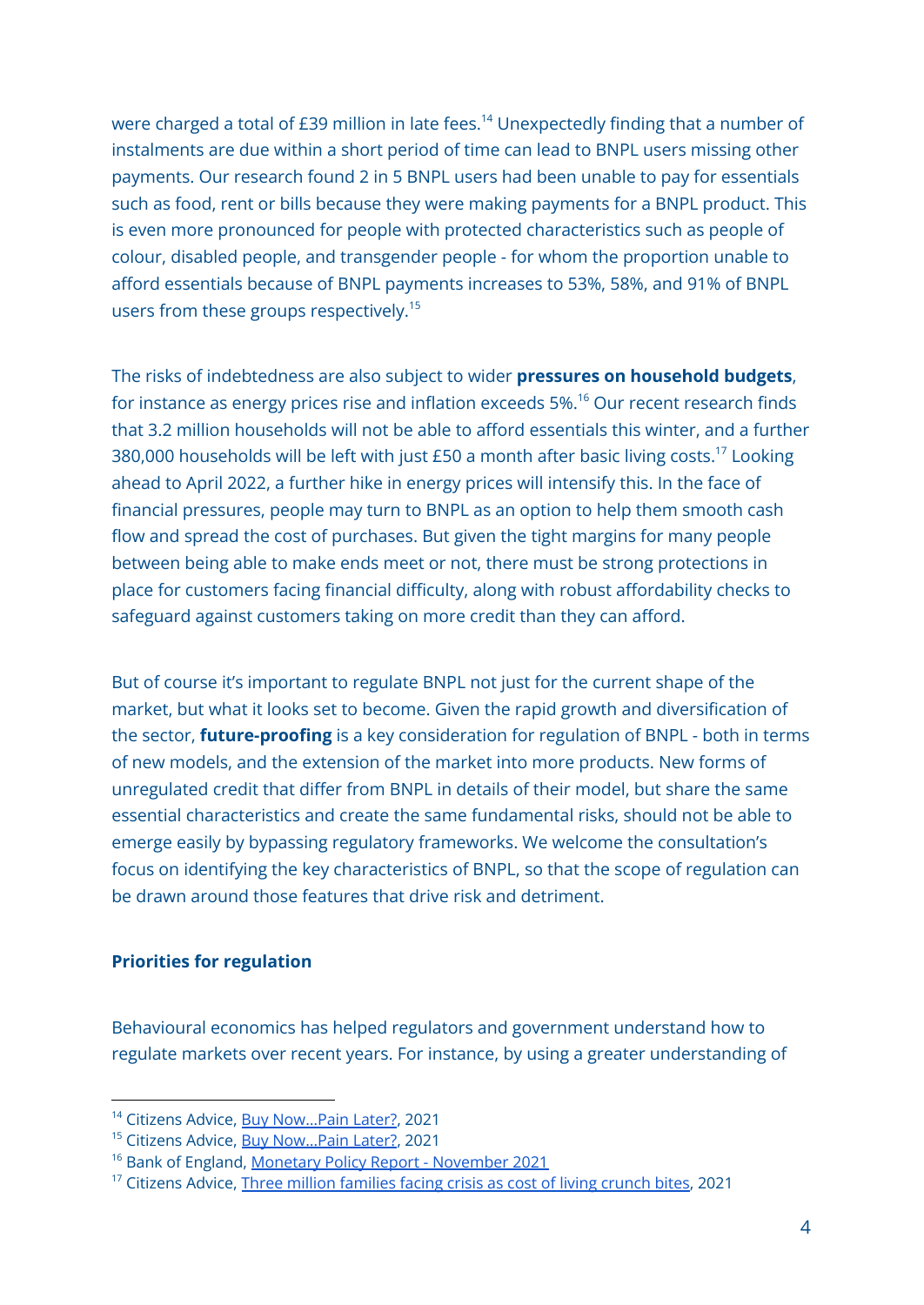how firms exploit consumer inertia across a range of markets to take action on the loyalty penalty. Many of the risks associated with using BNPL products derive from manipulation of behavioural biases, and regulation must reflect this.

#### **1. User-tested solutions to baked-in problems with product design**

Much of the detriment we see currently is directly linked to product design and features of the BNPL customer journey. Nudges, incentives and the absence of healthy friction encourage spending and make it more difficult for consumers to make informed decisions, resulting in widespread misunderstanding, surprise and regret. To address these baked-in issues, the approach to BNPL regulation should draw on rigorous user-testing to understand what information consumers need, how people engage with information in the context of BNPL, and where smooth design needs to be balanced with healthy friction. A theoretical assessment of what consumers need is not adequate. Regulation must be based on what works in practice, and clearly focused on specific positive consumer outcomes.

#### **2. Information provision**

One of the key problems we've identified concerns information about BNPL agreements. Unlike regulated lenders, BNPL providers do not have to provide prescribed information in a standard format. In practice, the information provided varies significantly. Often it is insufficiently prominent, and may rely on consumers reading through a large volume of small print or clicking through to a separate screen. Regulation should ensure that key pieces of consumer information are relaid to consumers appropriately and effectively, bringing BNPL into line with other types of consumer credit. This particularly includes information about how to make a payment and the consequences of missing payments.

#### **3. Affordability**

Regulated lenders are required to carry out creditworthiness assessments prior to lending. While some BNPL lenders carry out pre-lending checks, practice varies and there are no firm requirements, which can also lead to BNPL debts flying under the radar. Too often, the result is people taking out agreements they struggle to afford and then facing extra costs and added anxiety as a result of falling behind. 1 in 4 people who have used BNPL regret doing so, most commonly because they have spent more than they can afford or planned to spend. Some are missing payments on bills or going without essentials in order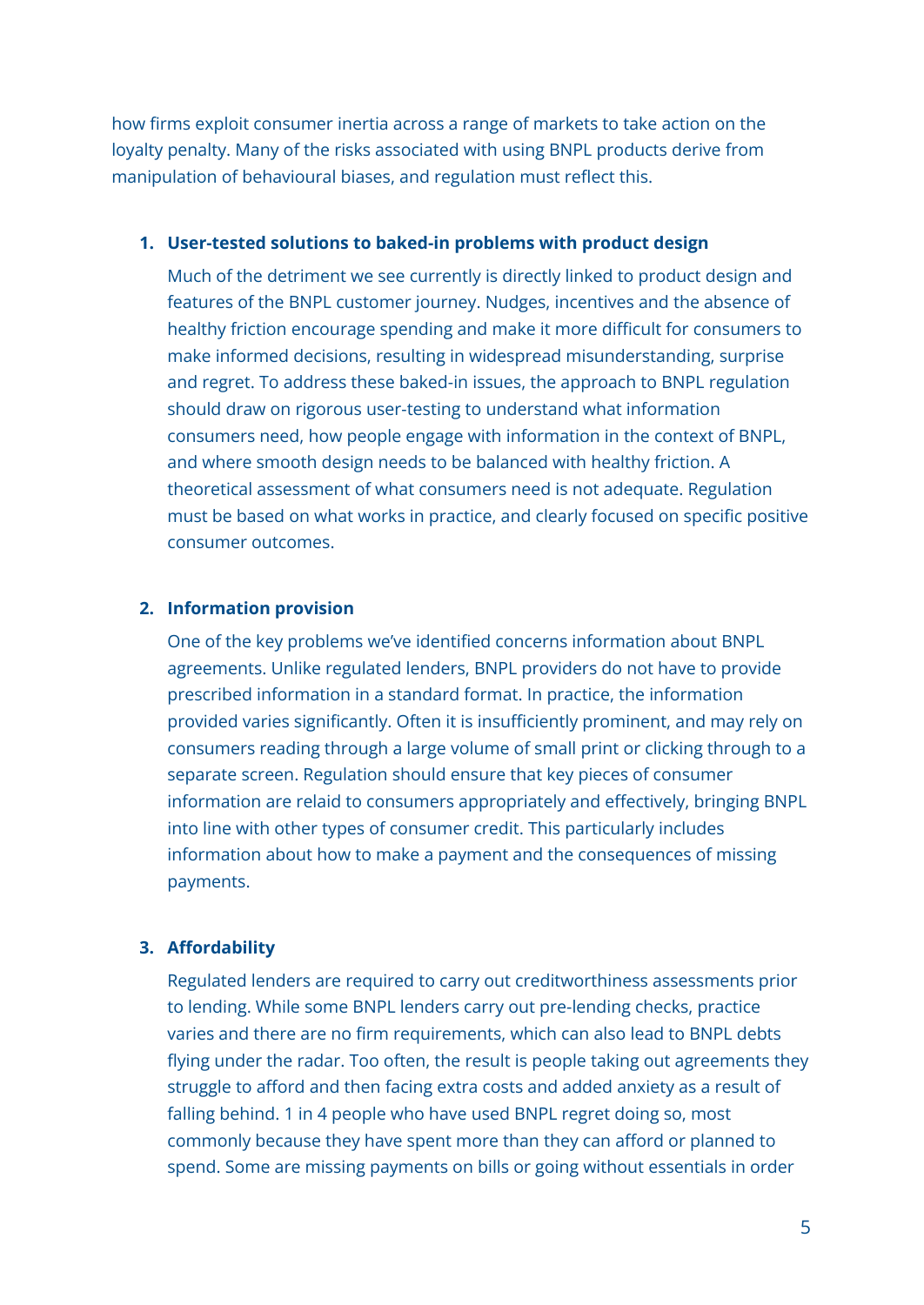to keep up with BNPL payments. Regulation must ensure a base level of consistency across the BNPL industry to tackle these poor consumer outcomes.

#### **4. Consistent treatment for people facing financial difficulties**

People who fall into financial difficulties when they use BNPL products should be able to expect the same fair and consistent treatment as they would with any other credit product. Regulation must ensure that the same forbearance requirements are applied to BNPL lenders as they are with other regulated forms of credit.

The remainder of our response sets out our reflections on what considerations should be part of the scope of regulation, and provides further evidence for the Treasury on how to ensure regulation is proportionate to BNPL providers while also resolving the embedded problems which we have identified as driving harm.

**Hannah Poll** ([hannah.poll@citizensadvice.org.uk](mailto:hannah.poll@citizensadvice.org.uk)) **Sam Fennell** ([sam.fennell@citizensadvice.org.uk\)](mailto:sam.fennell@citizensadvice.org.uk)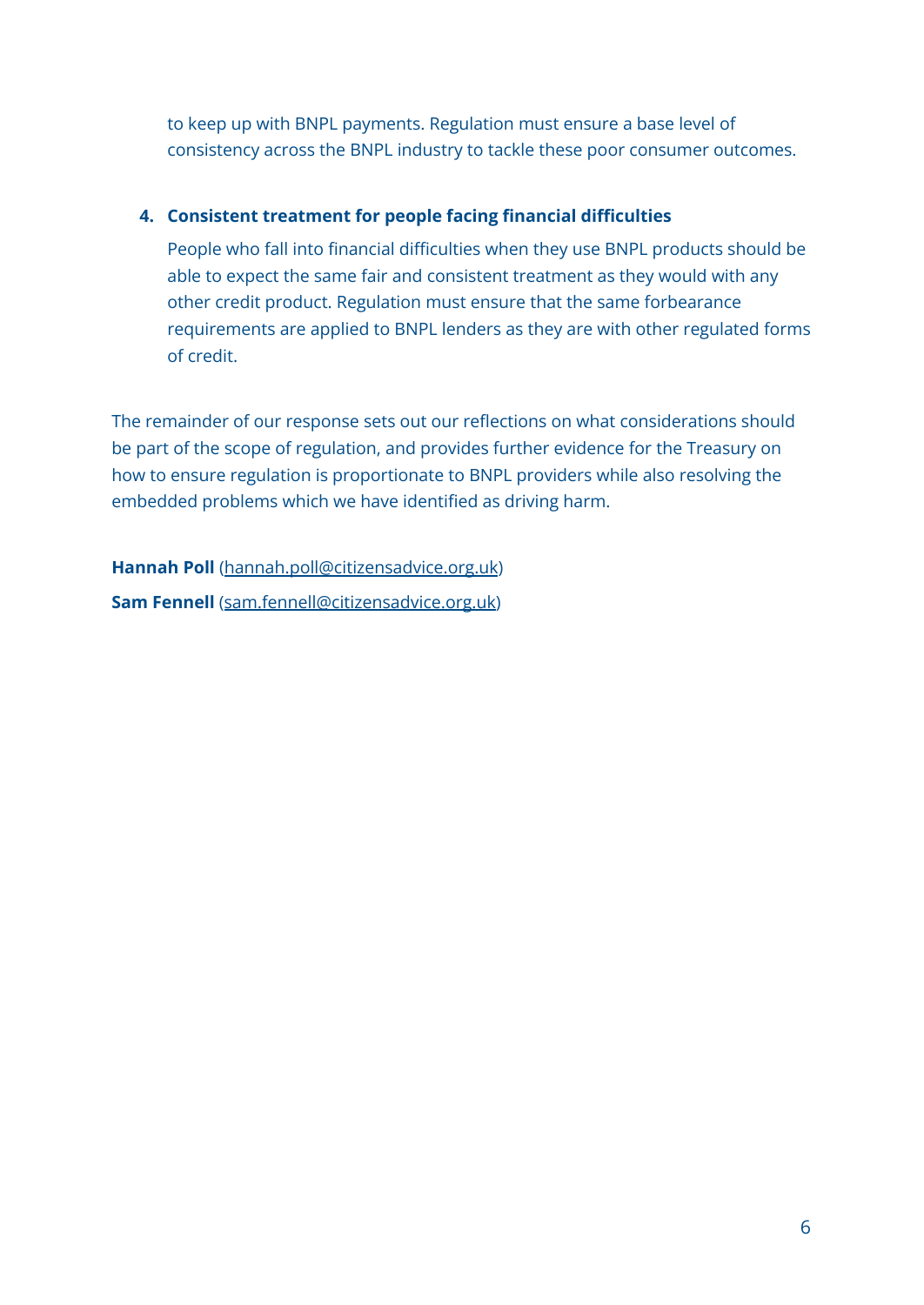# **Responses to individual questions**

## **1. Do you agree with our analysis of the business models that underpin the BNPL market?**

We broadly agree with the analysis of BNPL business models set out in the consultation. This analysis establishes a useful set of characteristics that can be used to distinguish BNPL from other types of unregulated credit, in order for regulation to be extended to BNPL in a targeted, proportionate way.

We would also emphasise that BNPL is usually **embedded in slick customer journeys** that lack friction and use a range of techniques to maximise spending. Informed by a wealth of data and sophisticated understanding of consumer behaviour, 'nudge' and 'sludge' techniques are widely used to influence consumer decision-making. Nudges encourage people to slip into spending money and entering agreements - including unintentionally - while sludge keeps people in this position using features which obscure information or make it harder to access. Some of these techniques may be transparent to informed consumers. Others are more subtle and may not be consciously registered by consumers at all. In either case, widespread difficulty in making BNPL repayments - and levels of consumer regret - suggests the super-slick design is often not in the consumer's best interest. We explore and evidence this point further in answer to the next question, where we set out some findings from our consumer research.

The fact that BNPL allows consumers to easily **aggregate credit** is another particularly significant characteristic. As we note in more detail below, it is common for BNPL users to have a number of agreements simultaneously, either with a single provider or several. Such usage is encouraged by BNPL providers and is a core feature of the BNPL business model. This tends to increase the amounts consumers owe, and with it their exposure to risk. Regulation must take this into account and consider the risks that follow from repeat use across multiple agreements.

As the consultation notes, the BNPL market has grown very rapidly in recent years. There are signs that **BNPL is diversifying** beyond current markets and business models. Reflecting this, regulation must aim to anticipate future developments so that new forms of unregulated BNPL are not readily able to emerge. We anticipate that in the future some retailers may begin offering BNPL directly to consumers without the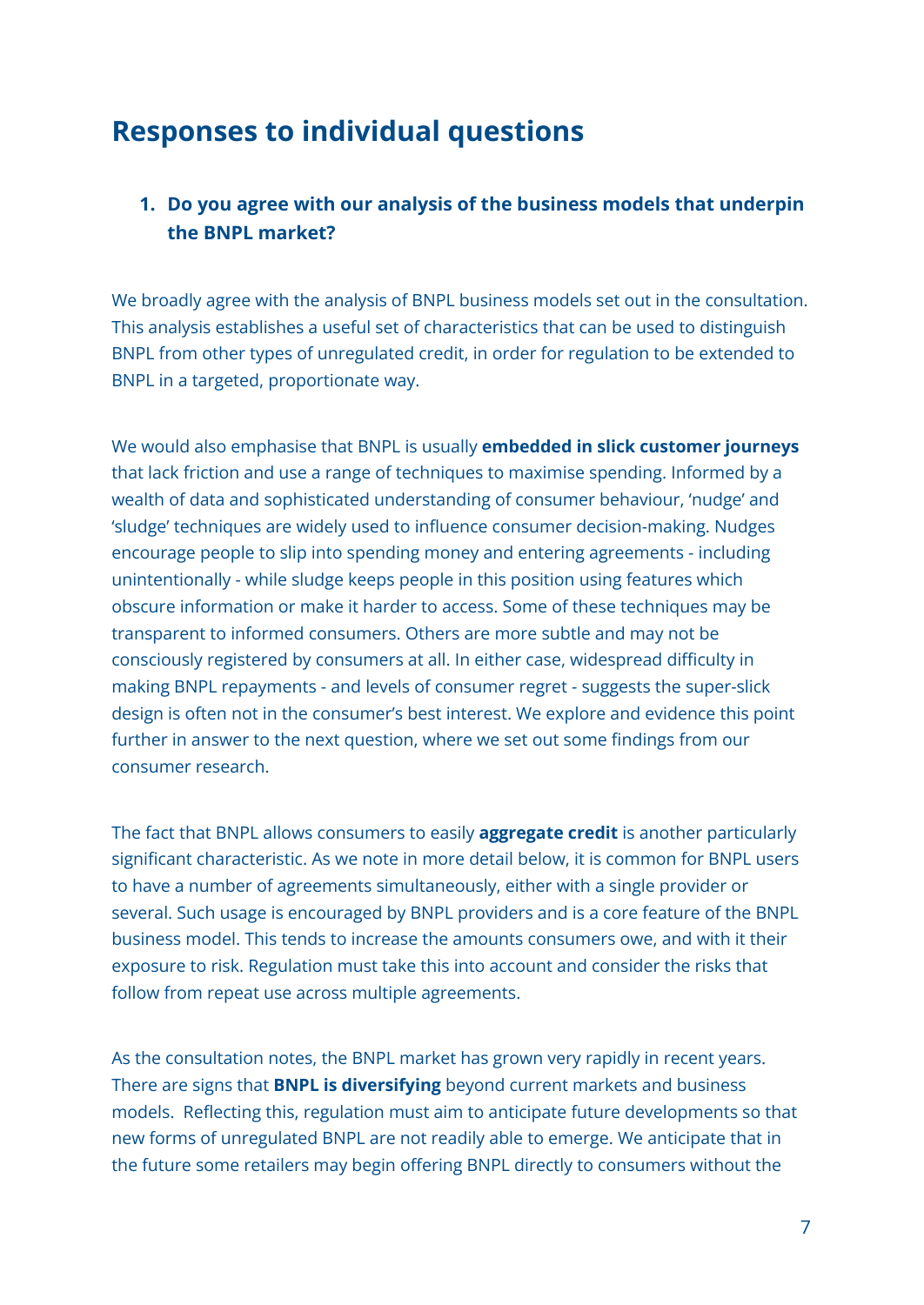involvement of a third party lender. The potential incentives for retailers to do this include cost-savings and the ability to exert more control over the customer journey. Other potential developments include greater use of BNPL for in-store purchases and for larger-value purchases such as electronics and white goods, as well as for essential items and day-to-day living expenses.

BNPL's slick design and the ability to aggregate credit are fundamental characteristics of BNPL and are, in our view, particularly important to defining the scope of regulation. **Regulation must be developed around core criteria** such as these, limiting the potential for new unregulated products with similar risks to emerge in future. It is particularly important to get this right given that the retail credit sector is currently so dynamic and fast-growing.

## **2. Do you have information to provide government with a more granular and up-to-date understanding of the BNPL market?**

In 2020, the BNPL industry nearly quadrupled in size to nearly £2.7 billion of transactions compared to 2019.<sup>18</sup> Citizens Advice research suggests that 1 in 4 UK adults used BNPL over the same period.<sup>19</sup> Individual transactions are low - typically in the range of £65-£75 $^{20}$  - but the BNPL business model is based on the expectation that a significant proportion of consumers will make multiple purchases and continue to use BNPL over a period of time. Our research indicates that the average BNPL user is:

- Paying for 2 products at once
- Repaying £63 a month across all their agreements
- Using at least 2 different BNPL providers over the course of a year, with 1 in 10 people using 4-5 lenders<sup>21</sup>

BNPL is still a relatively new part of the consumer landscape and continues to develop rapidly. One potential development is greater use of BNPL for larger-value items. BNPL users in our research reported that they were most likely to use BNPL to purchase electronics, followed by clothing and white goods, indicating that a shift to higher-value items may already be well established. We also see evidence of consumers using BNPL to pay for essential items and help meet day-to-day living expenses - a worrying trend,

<sup>18</sup> Woolard Review

<sup>&</sup>lt;sup>19</sup> Citizens Advice, **Buy Now...Pain Later?**, 2021

<sup>&</sup>lt;sup>20</sup> Woolard Review

<sup>&</sup>lt;sup>21</sup> Citizens Advice, Buy Now...Pain Later?, 2021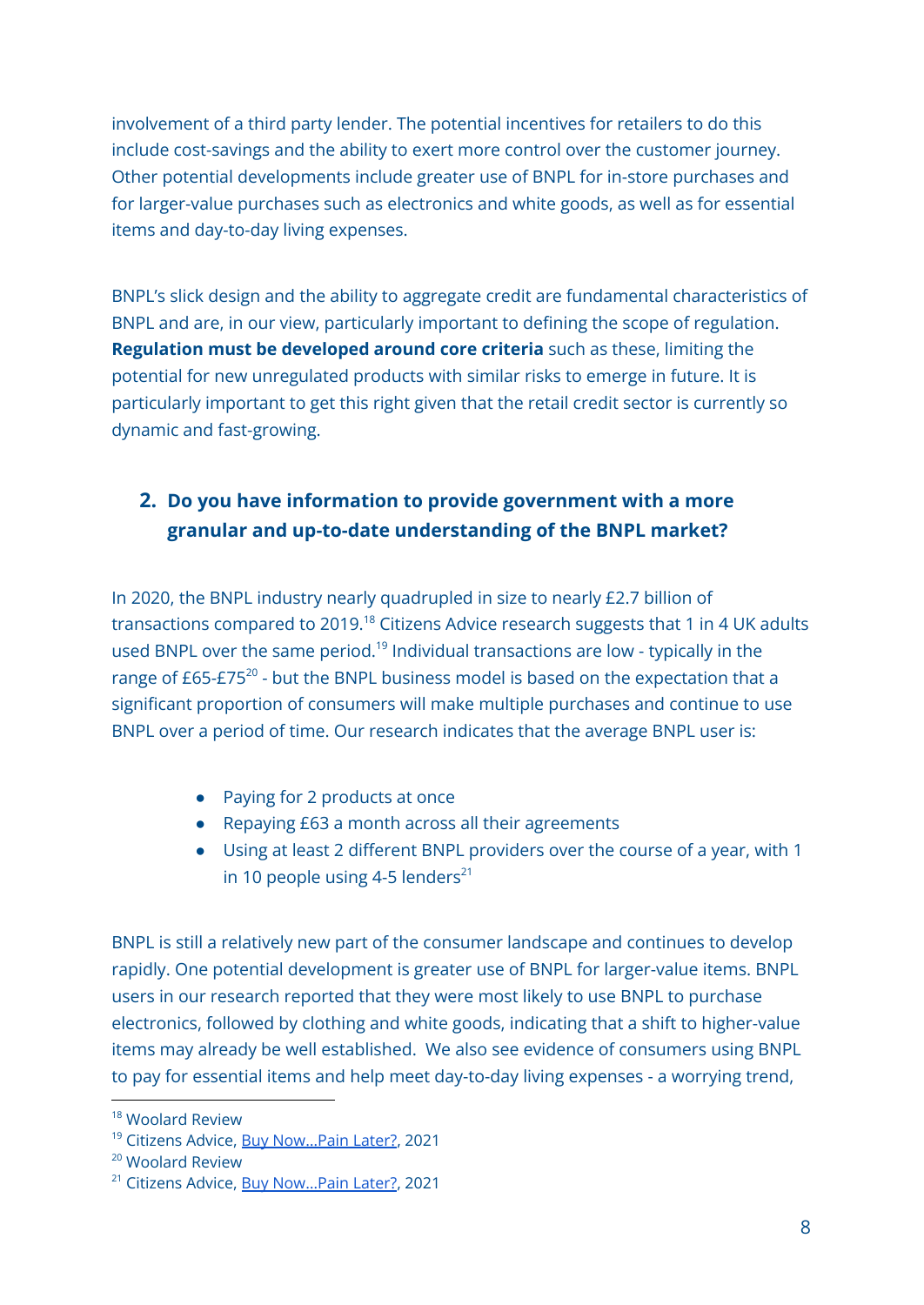especially in the context of current cost-of-living pressures. The view that BNPL is a relatively low-risk product is, we think, difficult to maintain in the face of developments such as these.

#### **Why are people using BNPL?**

BNPL is an attractive consumer product which many people use simply as a way to split and delay payments. For others, the fact that BNPL is so readily available, promoted by retailers and easy to use actively encourages them to use it ahead of alternatives. Although using BNPL is a positive experience for many, this is by no means universally true. In the last year, 1 in 4 people regretted taking out a BNPL product.

It is important to acknowledge the **external factors that influence consumer behaviour** in retail environments where BNPL is encountered. Retailers and BNPL providers use a range of techniques to nudge consumers towards spending, some of which carry significant risks of consumer harm. At online checkouts, BNPL may be presented as a default payment option and may even be pre-selected for future use. Reflecting this, our research has found that in the last year 39% of people who took out a BNPL agreement did so without realising. Even where consumers do deliberately choose BNPL as an option, they are not necessarily provided with clear information about the credit agreement they are entering into or the consequences of non-payment - as outlined in more detail below - and 42% told us they didn't know what they were signing up for. By comparison, promotional information on instalment cost (versus full price) is usually prominent, and in some cases BNPL comes with retailer discounts. Given the above, we would question whether it is helpful to speak, as the proposals do, in terms of consumers 'choosing' or 'deciding' to enter BNPL agreements.

Regulation needs to ensure people have the **time and the information to make an informed choice**. Given the heightened risk in online shopping of an accidental or impulsive decision, regulation must balance the speed and smoothness of online shopping with adequate consumer safeguards. Reflecting the way BNPL is typically used - multiple, repeat use - regulation also needs to be sensitive to potential risks such as difficulty keeping track of instalments and overall borrowing, over-commitment, over-indebtedness and financial difficulty.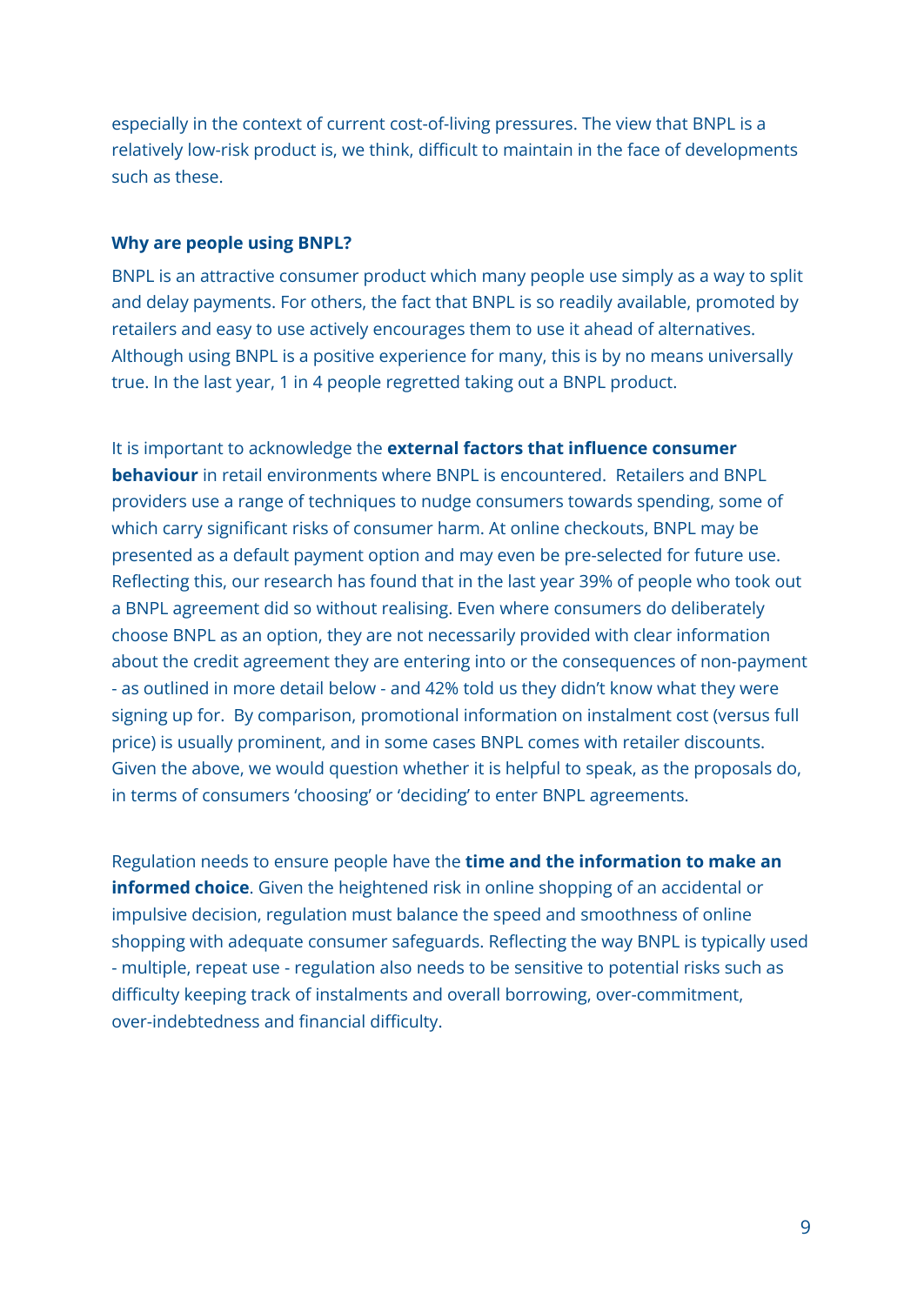## **3. Do you have further analysis or evidence of consumer detriment in the BNPL market?**

In our research we have identified widespread consumer harm in the BNPL market. Whilst many people use BNPL without experiencing negative consequences, the customer journey often lacks the necessary care, information and affordability checks. As a result, some consumers are at risk of using BNPL with **limited awareness and understanding** of the product and its implications.

#### **Liz's story:\***

*Liz decided to buy some plant seedlings online worth £23. She tried to pay for her items and nothing happened, so she assumed the transaction was void. Liz then received an email saying that she'd signed up for a buy now pay later service. She didn't understand how she did this, or who the company was. The BNPL provider began demanding money from Liz and threatened to send debt collectors. Liz tried to explain the situation, but the company became hostile. She couldn't sleep and was worried about her health.*

*\*All names changed to protect anonymity*

Situations like Liz's can be traced back to the **design of online checkouts**. BNPL is often given a prominent position on screen and may even be pre-selected as the default payment option. The fact that BNPL is a credit product may not be clearly stated, and terms and conditions may not be displayed unless you actively choose to view them. Earlier this year we conducted mystery shopping looking at 74 online checkouts featuring BNPL.

- Only 8 checkouts warned shoppers upfront they were taking out a credit agreement. The remaining 66 put this information in the small print or terms and conditions.
- None of the 74 checkouts we examined warned consumers that debt collectors may be used in the event of missed payments. This was only flagged separately in terms and conditions, if at all.

Although BNPL is often seen as relatively low-risk, our research demonstrates that in fact, **many BNPL users experience problems making payments**. In the last year:

● 2 in 5 BNPL users have struggled to make a payment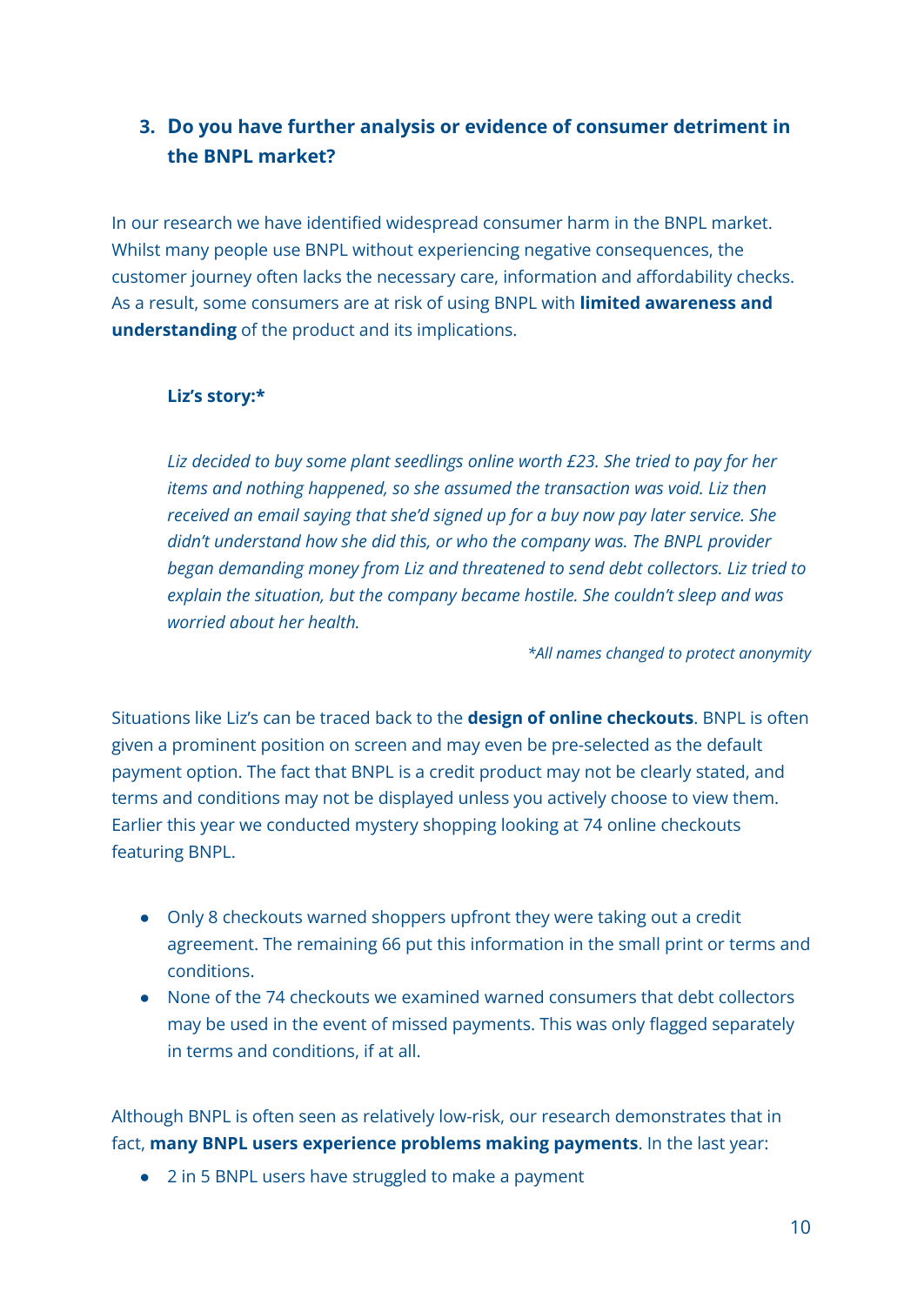- 1 in 3 BNPL users have missed a payment or made a late payment
- 1 in 10 BNPL users have been chased by debt collectors

Once again, poor consumer outcomes can be traced back to **the way information is presented** in the BNPL customer journey. Where a payment-splitting facility is offered, the text and graphics at BNPL checkouts often focus attention on the cost of instalments rather than the total amount repayable. Many lenders display a timeline of due dates for repayments, which serves to further emphasise the instalment cost. Behavioural insights research has shown that people are already likely to overestimate their ability to make repayments, and focus on present rather than future payments. $^{22}$ Presenting payment information like this risks giving consumers a false sense of how much they're spending, and how much they can afford. Special offers such as exclusive discount codes may also be used to encourage people to use a particular BNPL provider rather than an alternative payment method. In our research, 1 in 6 BNPL users told us that their main reason for using BNPL had been because a promotional offer made the item they were purchasing cheaper than if they had used other payment methods.

Although BNPL is typically used for lower sums and does not carry interest, we would challenge the government's view that this necessarily makes it less risky than other credit products. For one thing, these same characteristics make it **appealing to people with low incomes or limited access to credit.** Given the wide availability of BNPL and the limited use of credit checks across the industry, there is a risk that BNPL becomes a last resort for consumers who cannot borrow elsewhere. Notably, in our polling of BNPL users, 29% had been turned down for credit cards.<sup>23</sup> In the last year, BNPL users were charged a total of £39 million in late fees - much of which will have come from people signing up to unaffordable agreements. Our research also finds that these issues aren't felt equally across all groups. People from marginalised groups which are disproportionately likely to have low incomes or limited access to credit are more likely both to use BNPL and encounter problems making payments. While 39% of all users have struggled to make a payment, this rises to 52% of people of colour who have used BNPL, 60% of disabled users and 87% of transgender users.<sup>24</sup> Of all BNPL users who missed or made late payments, 56% had been refused a credit card in the last year. $^{25}$ This evidence makes a strong case for **more robust credit and affordability checks**

<sup>&</sup>lt;sup>22</sup> The [Behavioural](https://www.citizensadvice.org.uk/about-us/our-work/policy/policy-research-topics/consumer-policy-research/consumer-policy-research/applying-behavioural-insights-to-regulated-markets/) Insights Team and Citizens Advice - Applying behavioural insights to regulated [markets](https://www.citizensadvice.org.uk/about-us/our-work/policy/policy-research-topics/consumer-policy-research/consumer-policy-research/applying-behavioural-insights-to-regulated-markets/)

 $23$  Nationally representative polling of 2,003 UK adults who had used BNPL in the previous 12 months conducted by Opinium on behalf of Citizens Advice in June-July 2021

<sup>&</sup>lt;sup>24</sup> Citizens Advice, Buy Now...Pain Later?, 2021

 $25$  Nationally representative polling of 2,003 UK adults who had used BNPL in the previous 12 months conducted by Opinium on behalf of Citizens Advice in June-July 2021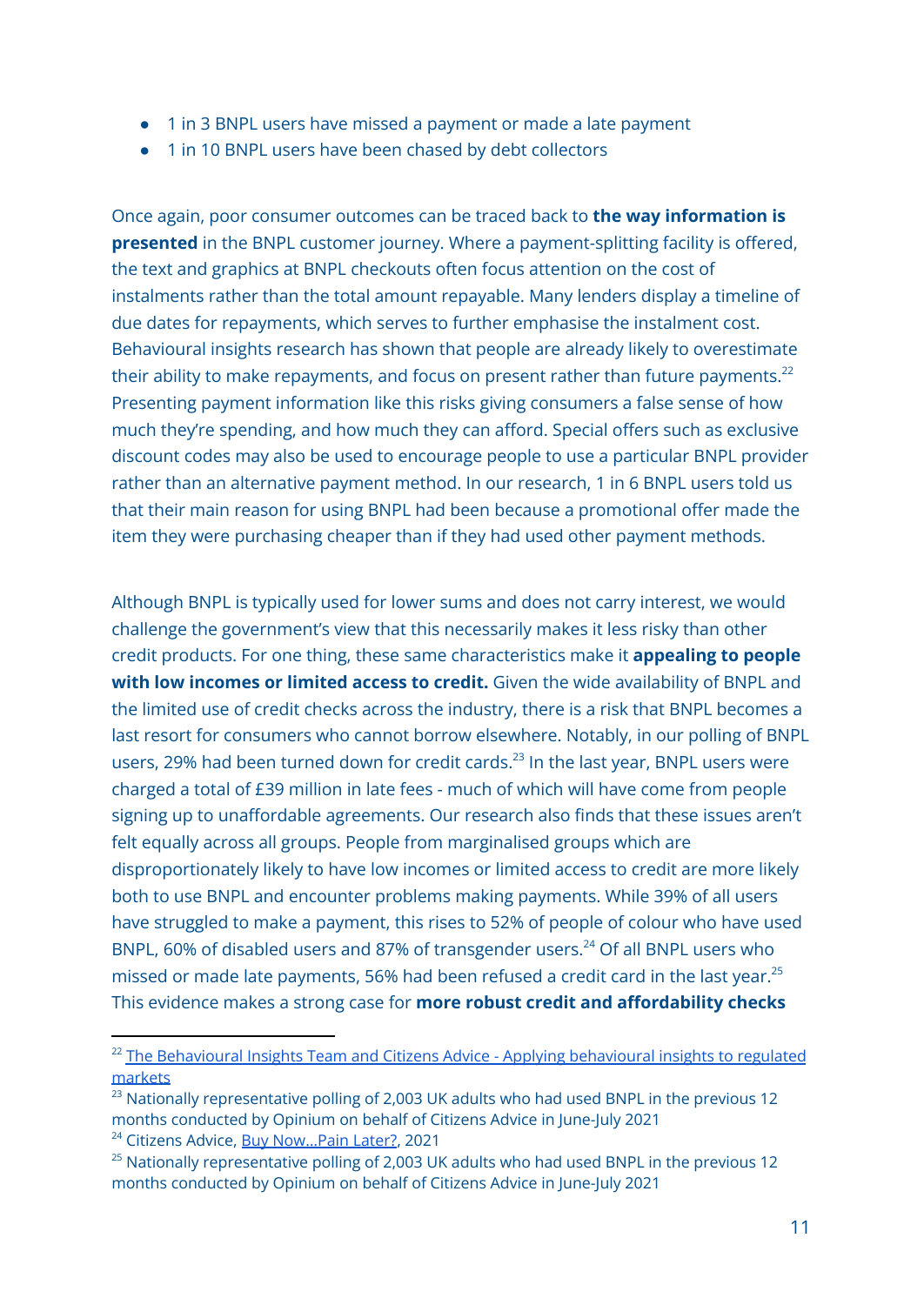across BNPL as an essential consumer safeguard which creates an appropriate balance between accessibility and affordability.

#### The knock-on **impacts of missing payments** or **struggling to pay** can be serious:

- 28% of people who missed a payment were charged a late fee, 26% fell behind on another payment and 25% fell behind on a bill. $^{26}$
- 96% of people contacted by debt collectors as a result of BNPL debt reported at least one negative impact such as having to rely on another form of borrowing to repay the debts, sleepless nights, or ignoring letters or texts in case these were about their debts.<sup>27</sup>
- 2 in 5 BNPL users have been unable to pay for essentials such as food, rent or bills because they were making payments for a BNPL product.
- Of the aforementioned 1 in 4 people who have gone on to regret using BNPL, the most common reasons for this were paying more than expected and spending more than they could afford.<sup>28</sup>

Some brief **case studies** of people helped by Citizens Advice illustrate the detriment we see arising from use of BNPL. Diana\* has serious mental health issues which cause her to compulsively shop. She had £6000 of debts that she was already struggling with. Despite this, she was still able to take out nearly £280 of BNPL agreements across 3 different lenders which she subsequently couldn't manage to repay. Another person who came to Citizens Advice for help was Lauren, who again took out agreements with 3 different lenders which totalled over £1000 to pay for decorating equipment after moving into permanent accommodation. For Lauren, these accumulated agreements meant she was repaying a minimum of £400 every month, and left her relying on her overdraft to make ends meet.

These examples of consumer detriment underline **two lessons for BNPL regulation**.

- Regulation must ensure consumers have clear and adequate information about agreements, and sufficient opportunity to digest that information, before they enter into agreements.
- Regulation must ensure that BNPL providers adopt a more robust and consistent approach to assessing customers' affordability.

<sup>&</sup>lt;sup>26</sup> Citizens Advice, Buy now, pay later: what [happens](https://www.citizensadvice.org.uk/about-us/our-work/policy/policy-research-topics/debt-and-money-policy-research/buy-now-pay-later-what-happens-if-you-cant-pay-later/) if you can't pay later? - Citizens Advice, 2021

 $27$  Citizens Advice, Buy now, pay later: what [happens](https://www.citizensadvice.org.uk/about-us/our-work/policy/policy-research-topics/debt-and-money-policy-research/buy-now-pay-later-what-happens-if-you-cant-pay-later/) if you can't pay later? - Citizens Advice, 2021

<sup>&</sup>lt;sup>28</sup> Citizens Advice, Buy Now...Pain Later?, 2021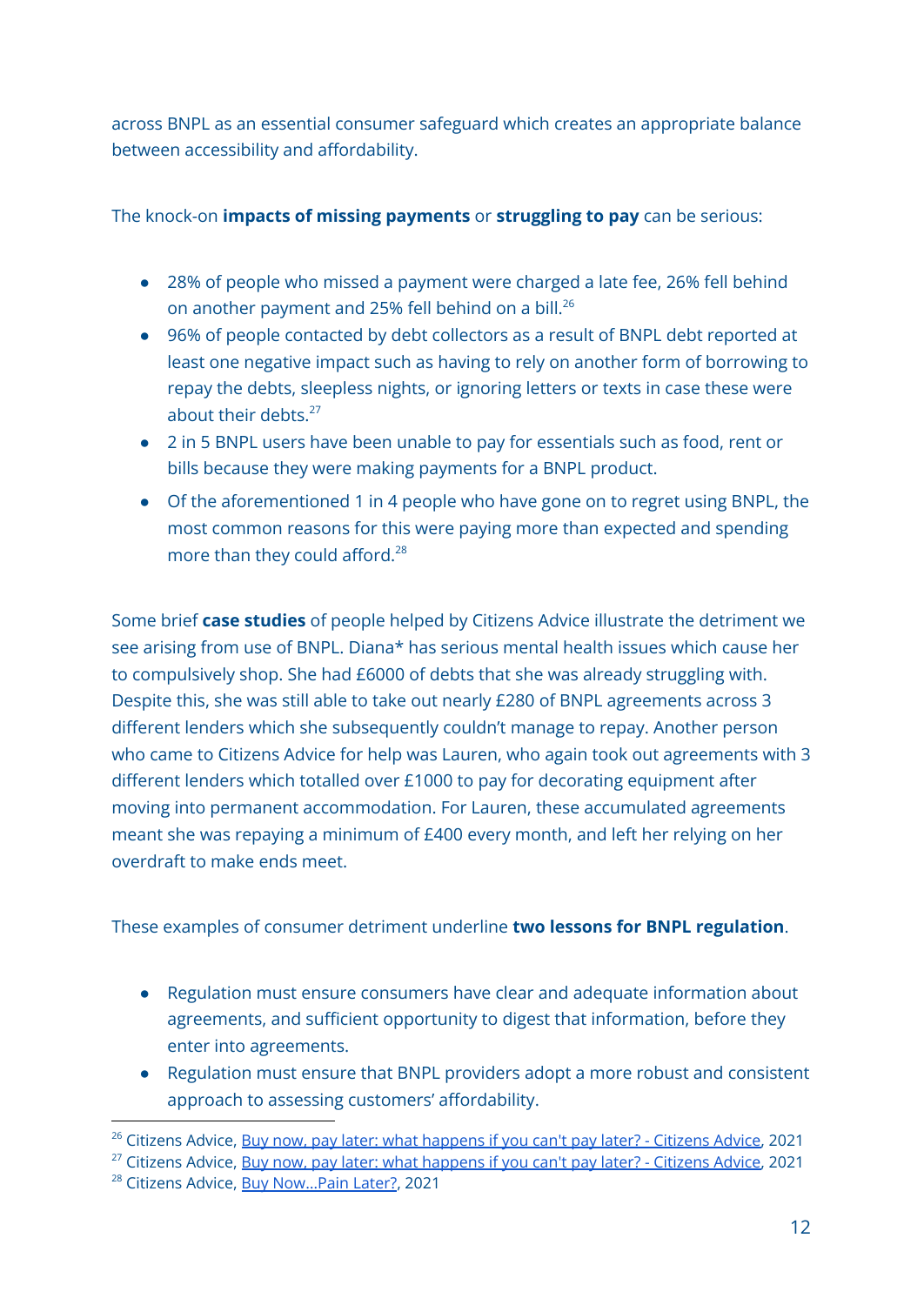# **4. Do you have analysis that would support us in identifying which specific elements of the BNPL business model pose particular risks?**

As discussed above, BNPL allows consumers to easily **aggregate credit** and is designed for repeat use across multiple agreements. This can make it difficult for consumers to monitor their spending, keep track of their commitments and manage their payments. Worryingly, 30% of people who've used BNPL don't know how much they're paying back each month across all BNPL products that they've taken out.<sup>29</sup> While BNPL is often associated with low-value purchases, we're seeing a shift to higher-value purchases such as electronics and white goods, which may well continue and expand, further increasing the potential risks to consumers.

Secondly, BNPL is characterized by a frictionless customer journey. As we have noted, it is not uncommon for users to sign up for BNPL agreements without being fully aware of the agreement they were taking out or the implications of non-payment. In fact, as many as 39% of people who have used BNPL did so without realising. The underlying risks here stem from the fact that BNPL is **positioned at the point of purchase** and embedded in retail customer journeys that use multiple, often subtle techniques to influence user behaviour and maximise sales and spending. There is, currently, a fundamental mismatch between what people need to make informed and considered decisions and what is provided in the BNPL customer journey.

- **5. Do you agree with our analysis of the business models that underpin the short-term interest-free credit market?**
- **6. Do you have information to provide government with a more granular and up-to-date understanding of the use of short-term interest-free credit?**
- **7. Do you have further analysis or evidence that supports or undermines our understanding that there is limited consumer detriment in the short-term interest-free credit market?**
- **8. Do you have analysis that would support us in identifying which specific elements of the short-term interest-free credit business model serve to protect the consumer from harm?**

<sup>&</sup>lt;sup>29</sup> Nationally representative polling of 2,003 UK adults who had used BNPL in the previous 12 months conducted by Opinium on behalf of Citizens Advice in June-July 2021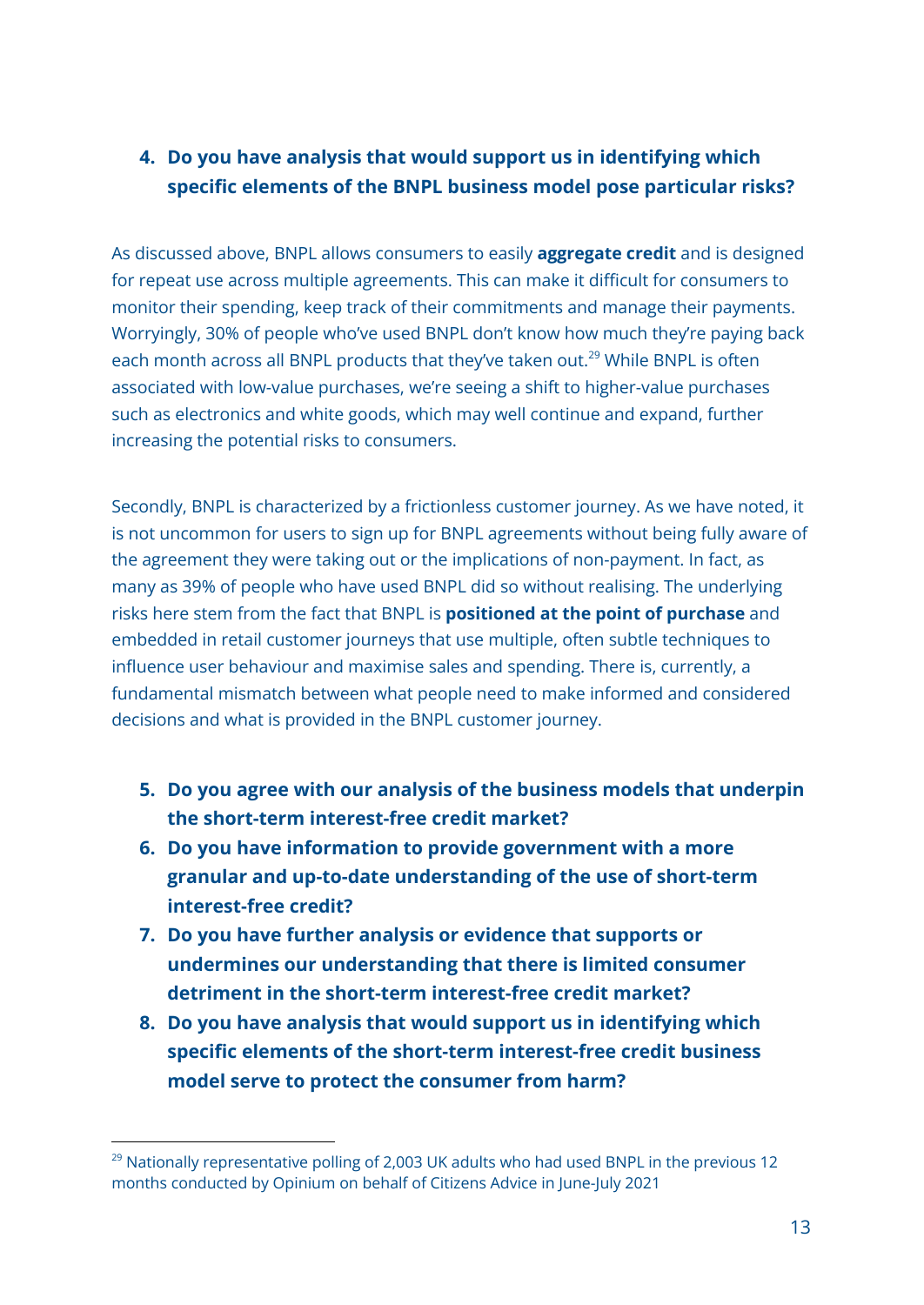- **9. Do you agree with the distinction between BNPL and other forms of short-term interest-free credit that has been drawn in this consultation?**
- **10.Do you have any comments on our analysis of the drivers of risk for consumers in the BNPL market?**

We broadly agree with the analysis of business models in the short-term interest-free credit market set out in the consultation and the distinction it draws between BNPL and short-term interest-free credit. While we agree that there are risks associated with short-term interest-free credit, we have not seen evidence of widespread or significant consumer detriment associated with this type of lending. We agree that the scope of regulation should be drawn so as to focus tightly on BNPL.

As the consultation notes, the BNPL model tends to rely on aggregated credit. The value of each individual agreement may be low but the accumulation of multiple agreements can result in consumers owing significant sums that are difficult to track and monitor. We consider this to be a significant driver of consumer harm. We would also highlight the general smoothness of the BNPL customer journey and the risks that follow from BNPL being embedded in retail environments designed to maximise spending. Given that BNPL is generally intended for repeat use as part of an ongoing relationship, ease of initial signup is a cause for concern. Creditworthiness assessments are often limited and consumers are not always given adequate time, opportunity or information to be able to make an informed decision.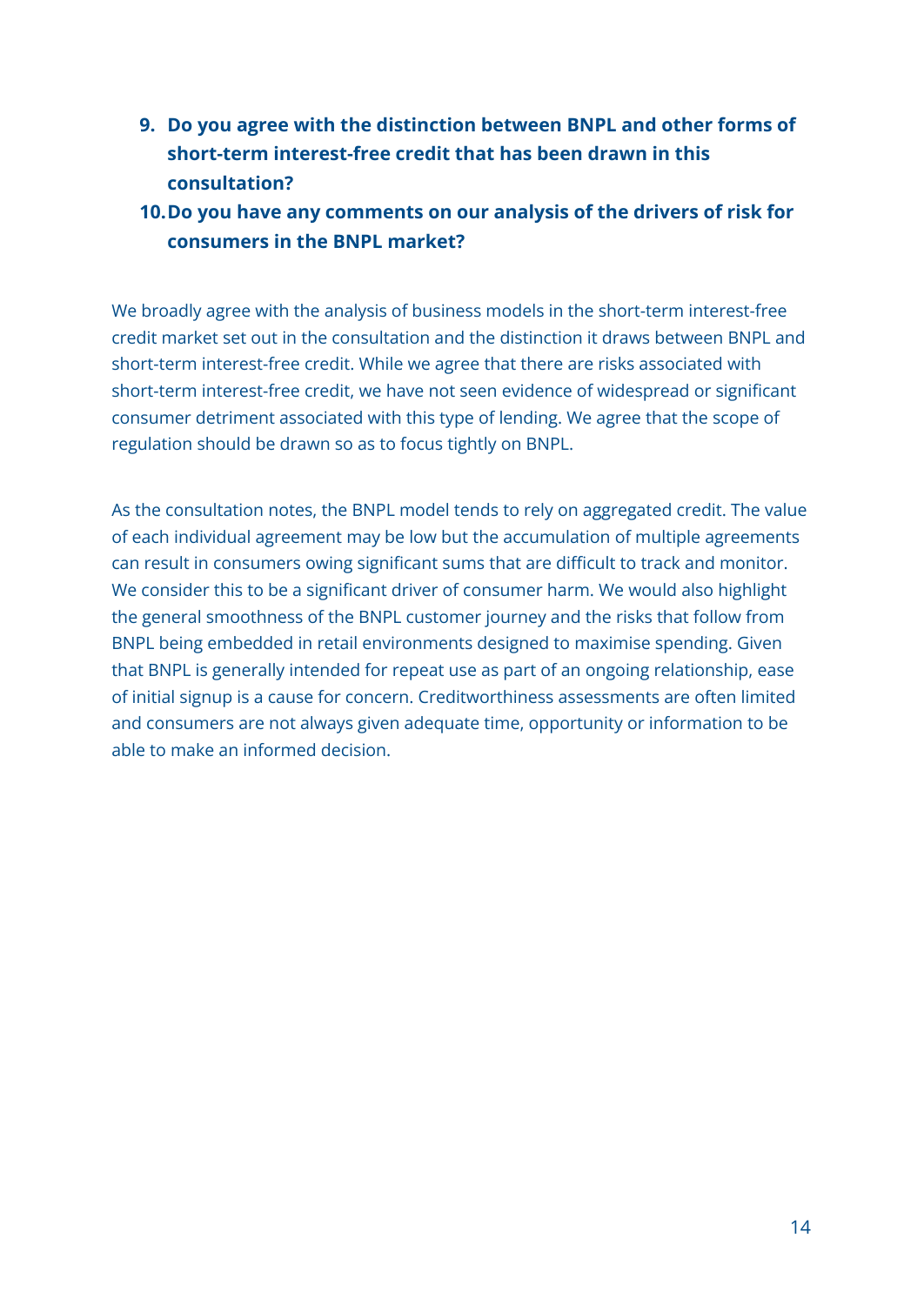## **11.Do you have any suggestions on how a clear distinction could be drawn between BNPL and short-term interest-free credit?**

We recognise that it would be proportionate to draw a distinction between BNPL and short-term interest-free (STIF) credit. As explained in Q4 and Q10, BNPL poses specific risks to consumers because of the way it encourages people to accumulate debt through multiple purchases and the lack of friction built into the customer journey, including crucial elements such as information provision and creditworthiness assessments. Regulation should be drawn around products which display these key risks, which, to our knowledge, are not pronounced in STIF credit products.

We agree that it's vital to draw these distinctions in a way that anticipates potential changes in business models and, so far as possible, precludes the emergence of new unregulated products with similar risks to BNPL. At present, short-term interest-free credit is typically used for single larger purchases, often made in store, while BNPL is associated with multiple purchases made online. Given the continued growth of online retail and acute competition in the retail sector, these distinctions may become increasingly blurred in the future, with more larger purchases being made online and potentially making use of BNPL. As we note below, there is also a scenario in which retailers introduce direct deferred payment credit products without the involvement of a third-party lender.

**12.Do you have any comments on the option to draw that distinction by restricting the extension of regulation to interest-free credit agreements where there is a third-party lender involved in the transaction? What impact do you think this would have on short-term interest-free credit providers that would be drawn into regulation?**

We recognise that this option has the advantage of drawing a clear regulatory boundary. However, we are concerned that it would leave open the possibility of a new BNPL business model emerging in which retailers offer credit directly to customers, without the involvement of a third-party lender. We think there are a number of plausible incentives for retailers to create a direct lending product. Retailers with significant market power may in future explore bringing lending in-house to achieve cost savings and gain a competitive advantage. Retailers that emphasise excellent customer service as a selling point might introduce direct lending as a way to ensure end-to-end control over the customer experience. If regulation only applied to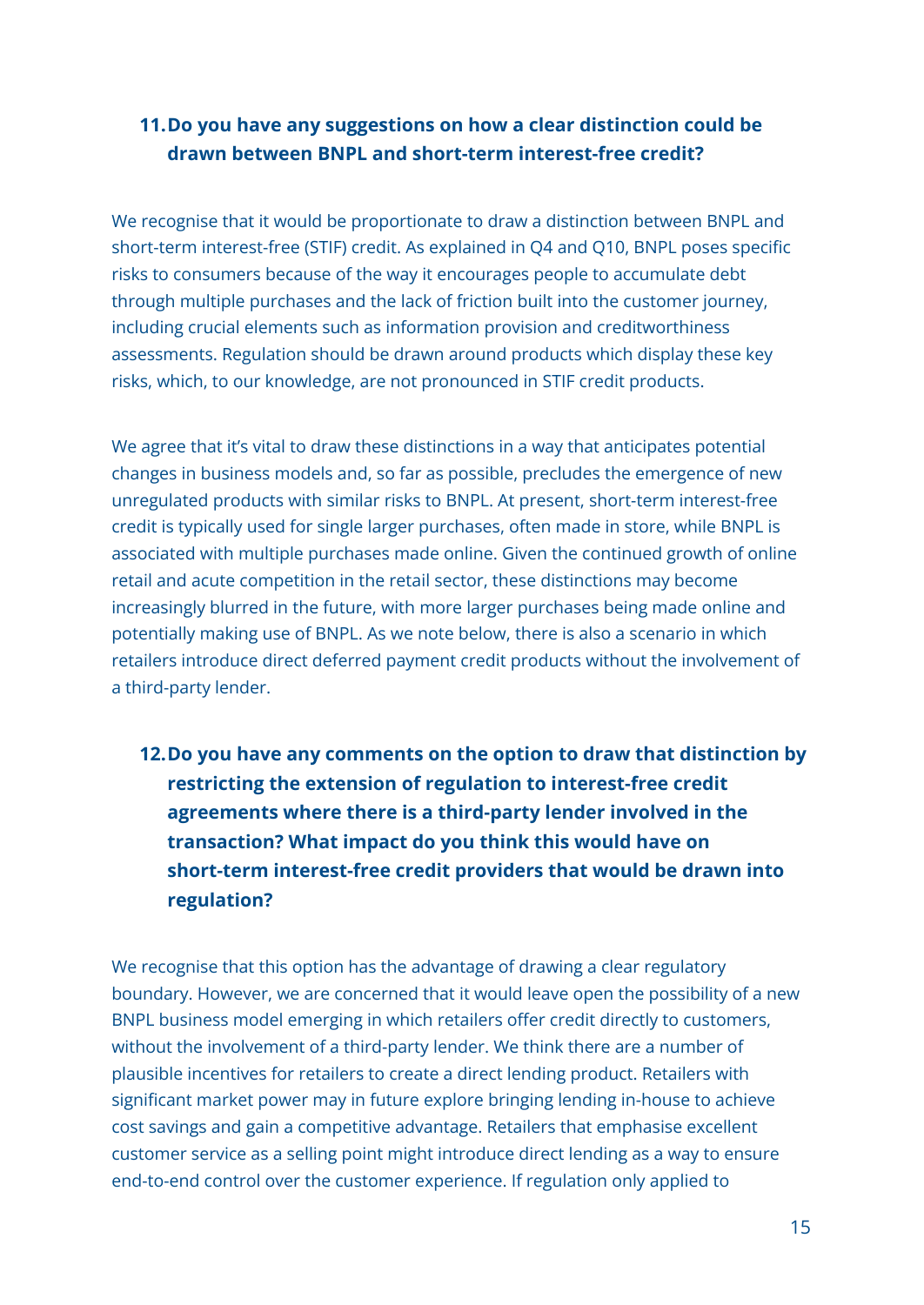agreements where a third-party lender was involved, such a business model would be unregulated and potentially give rise to the kinds of detriment we see in BNPL currently. Amazon's efforts to introduce a version of BNPL into its business model, making use of its market share and brand recognition, suggests a need for caution around this point.

**13.Do you have any comments on the option to draw that distinction by defining a BNPL agreement as one where there is a pre-existing, overarching relationship between the lender and consumer, under which the lender agrees to finance one or more transactions but where any repayments made are toward specific agreements made as part of that relationship?**

We see a number of advantages to this approach. A key feature of the BNPL business model is that it is designed to facilitate multiple repeat purchases of relatively low-value amounts. This distinguishes it from short-term interest free credit, which is typically offered for higher value 'one-off' purchases and where there is significantly less expectation of an ongoing relationship. Within the BNPL model, providers have strong incentives to create smooth customer journeys with minimal friction, so as to maximise consumer spend. This incentive is the context to many of the key issues we see in this market. These in-built incentives are less pronounced in short-term interest-free credit, due to the larger borrowing typically involved and the significantly lower likelihood of repeat borrowing.

Secondly, this approach would reflect the perception of BNPL which most consumers are likely to have, which is that they have an overarching relationship with a BNPL provider, rather than a number of wholly separate credit agreements. In some instances, a consumer may use BNPL as a one-off occurrence, choosing not to take up the option of repeat use. For this reason, it is important that the distinction be based on the lender's initial agreement to finance one or more transactions, rather than the consumer's later decision to take up that option.

## **14.Do you have any views on the need to amend the current exemption for running-account credit, so that it does not allow the unregulated BNPL model to re-emerge?**

We agree with the proposal to amend A60F(3) to prevent new BNPL products re-emerging in an unregulated format. However, we recognise that there is a case for maintaining the current exemption for charge cards as we have no evidence of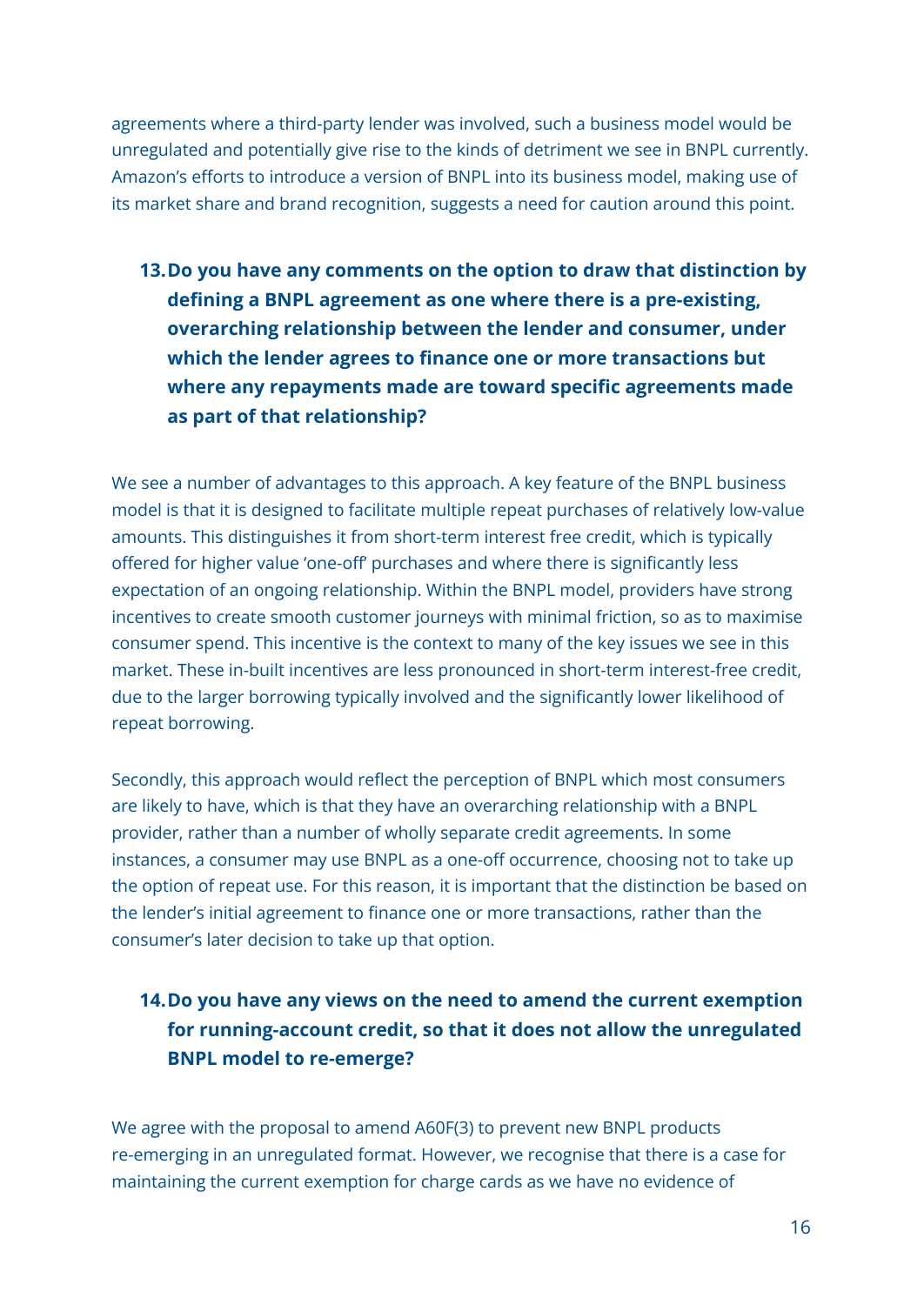widespread consumer detriment associated with that product. This will need to be reflected in the drafting of revised regulations.

- **15. Do you agree that in any regulatory intervention merchants that offer BNPL as a payment option should not be subject to FCA regulation as credit brokers?**
- **16.If merchants offering BNPL are exempted from credit broking regulation, do you have any views on other ways to mitigate any potential risks to consumer detriment arising from merchants?**
- **17.Do you have any views on whether such an exemption from credit broking should extend to all merchants, or whether there should be limited exceptions (such as for domestic premises suppliers)?**

We agree that requiring individual merchants to be regulated as credit brokers is likely to be disproportionate and would particularly disadvantage smaller retailers. There should be strong incentives for retailers to behave responsibly, but there are practical difficulties involved in effectively monitoring such a large and diverse group of market actors. We think the best way to mitigate consumer risks arising from merchants would be to apply the financial promotions regime to all forms of BNPL, as proposed in the consultation. More generally, we think it's important that information provision in BNPL should be informed by user testing, to ensure that information meets the real-world requirements of BNPL consumers, and that there should be proactive monitoring of clear, tangible outcomes for BNPL consumers (for example - user comprehension of risks, numbers that struggle to repay) to identify and deal with problems in the market.

We agree that an exemption should be made to keep domestic premises suppliers within the scope of credit broking regulation, given the inherent riskiness of credit provided in the home.

- **18.Do you think that the current requirements on BNPL merchants and lenders around advertising and promotion are sufficient?**
- **19.If you think that the requirements need strengthening, would the application of the financial promotions regime be appropriate, or are there any features specific to BNPL products that warrant different requirements?**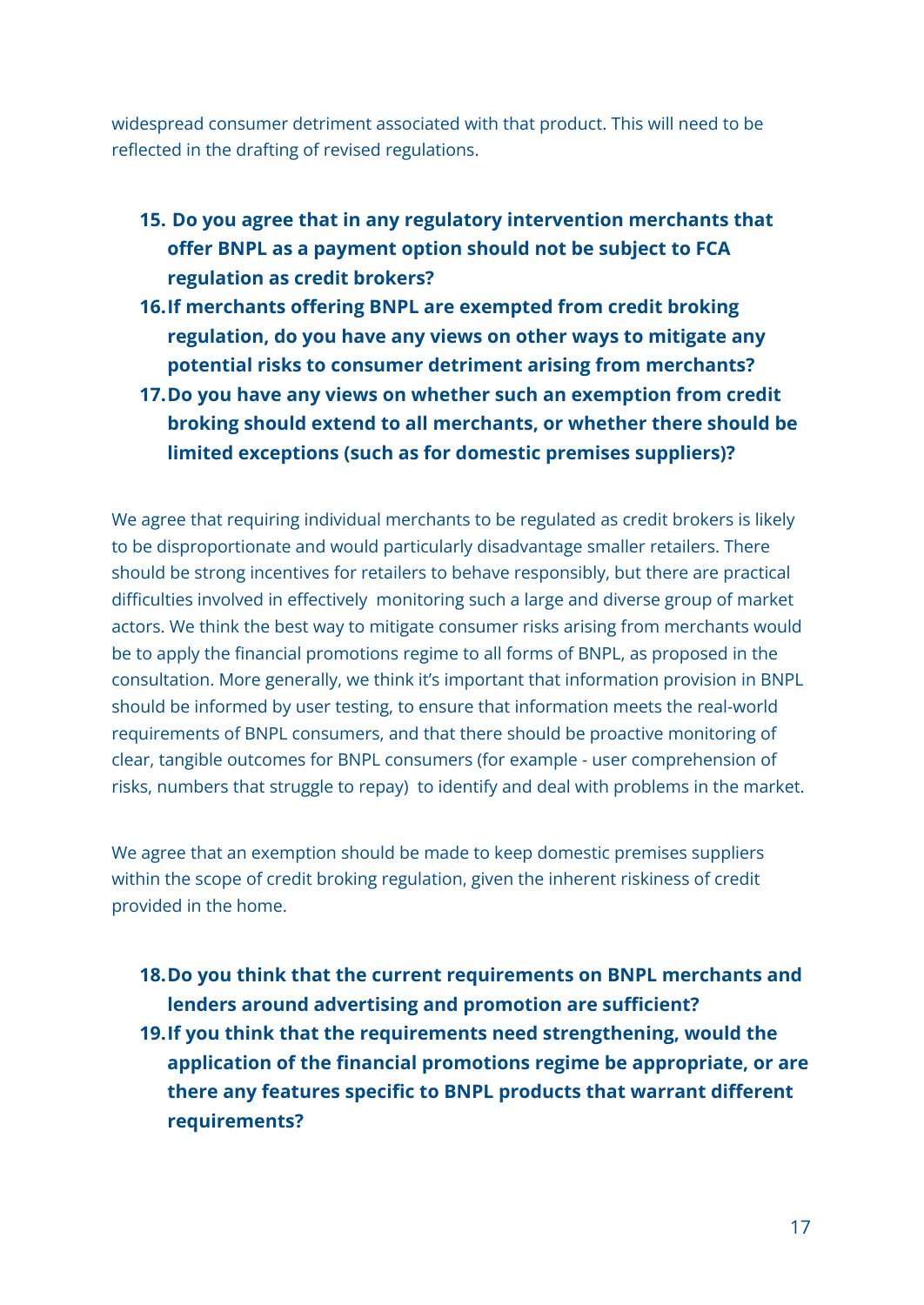We have very significant concerns about the way BNPL is advertised and promoted and how this feeds into slippery design. It must be stressed that many people encounter the concept of BNPL through advertising - in our consumer research 2 in 5 people had heard of BNPL through an advert in the past year. <sup>30</sup> Adverts are encountered most commonly on social media platforms such as Instagram, Twitter or TikTok (57% of users recalled seeing social media advertising) followed by television (50%). It's essential that regulation must take care to consider what kind of information is included in adverts and how the ways that this is presented are likely to impact consumer understanding. It should also be noted that young people are much more likely to see BNPL adverts than any other age group and are therefore disproportionately impacted: 60% of people aged 18-34 have seen BNPL adverts compared to 38% of 35-64 year olds and 24% of over 65s.

The fact that promotion and advertising can be carried out by retailers as well as by BNPL providers creates some challenges for regulation and supervision, but it is crucial that safeguards apply to both. We agree applying the **financial promotions** regime to all BNPL products, meaning that promotions have to be approved by an authorised person, offers the best practical route to achieving this. The FCA's ability to scrutinise pre-lending screens will also provide a helpful safeguard.

However, we would emphasise, as we have elsewhere, the need for proper user testing to ensure that information genuinely meets consumer needs. The FCA's existing rules include useful guidance (CONC 3.3) but these may need to be updated in light of this. Additionally we would advocate ongoing monitoring of BNPL consumer outcomes to ensure this framework is working effectively and identify areas where further intervention may be needed to prevent consumer harms.

From a practical point of view, we also have concerns about agreements made in store, which cannot be remotely monitored in the same way as those made online. While relying on the financial promotions regime for now, we would urge the FCA to monitor the spread of in-store BNPL and consider whether there bespoke approaches may be required in that market segment.

<sup>&</sup>lt;sup>30</sup> Citizens Advice, Buy Now...Pain Later?, 2021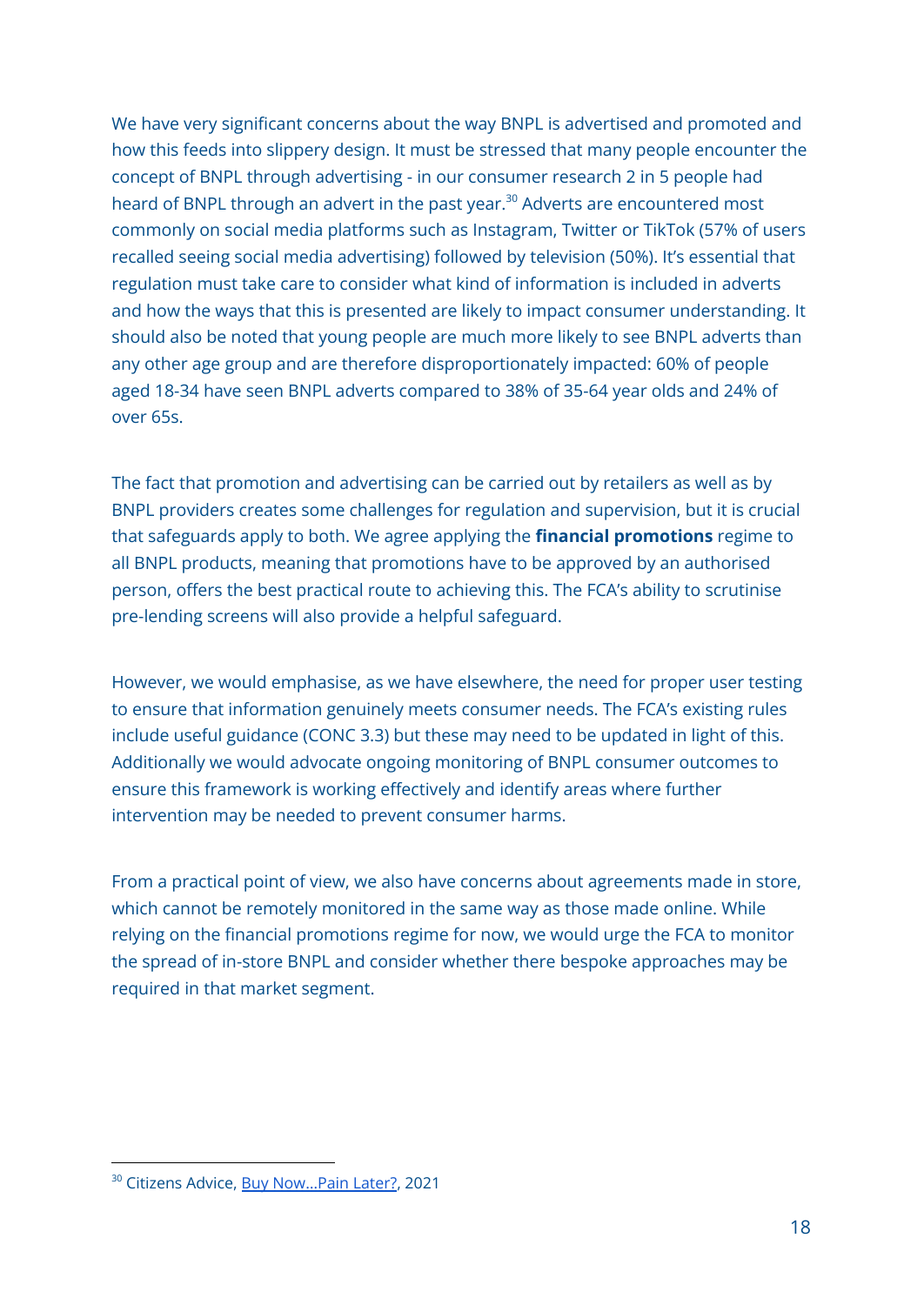#### **Questions 20-23: Information provision and consumer understanding**

# *20.Do you agree that the approach to pre-contractual information outlined is consistent with a proportionate approach and the government's objectives for BNPL regulation?*

We welcome the government's recognition that BNPL users need better pre-contractual information. Our research indicates that the current level of information provision at this stage is insufficient for consumers to have a good understanding of the nature of the product that they are using, the terms of the agreement they are entering and the consequence of failure to pay.

In relation specifically to pre-contractual information, we recognise that the form and content prescribed by CCA section 55 may not be appropriate in the BNPL context. We would challenge the assumption that BNPL agreements are necessarily lower-risk but we agree that the frequency with which people use BNPL makes it less likely that consumers will engage with lengthy terms and conditions, and that these may not be best optimised for changing ways that people spend online (including on the go and on smaller smartphone screens). Testing will be needed to understand the language and presentation format that is needed to ensure genuine engagement and comprehension, and therefore informed decision making.

We agree that it would be proportionate to rely solely on FCA rules for BNPL pre-contractual information for this and disregard section 55 of the CCA. The content should draw on existing CONC 4.2 and, as a minimum, consumers should be clearly informed that BNPL is a credit product, prompted to consider their overall borrowing and the potential risks of repeat use; and warned about the consequences of inability to repay.

There may be other key details that need to be included alongside these. As we have noted, the general approach to information should be driven by real consumer needs, as identified through robust user testing. This should aim to set clear expectations about what a good level of consumer understanding would look like in practice, and how success in achieving this can be measured. A key aim must be to improve consistency across providers and channels (online, in-app, browser-based and in-store for example).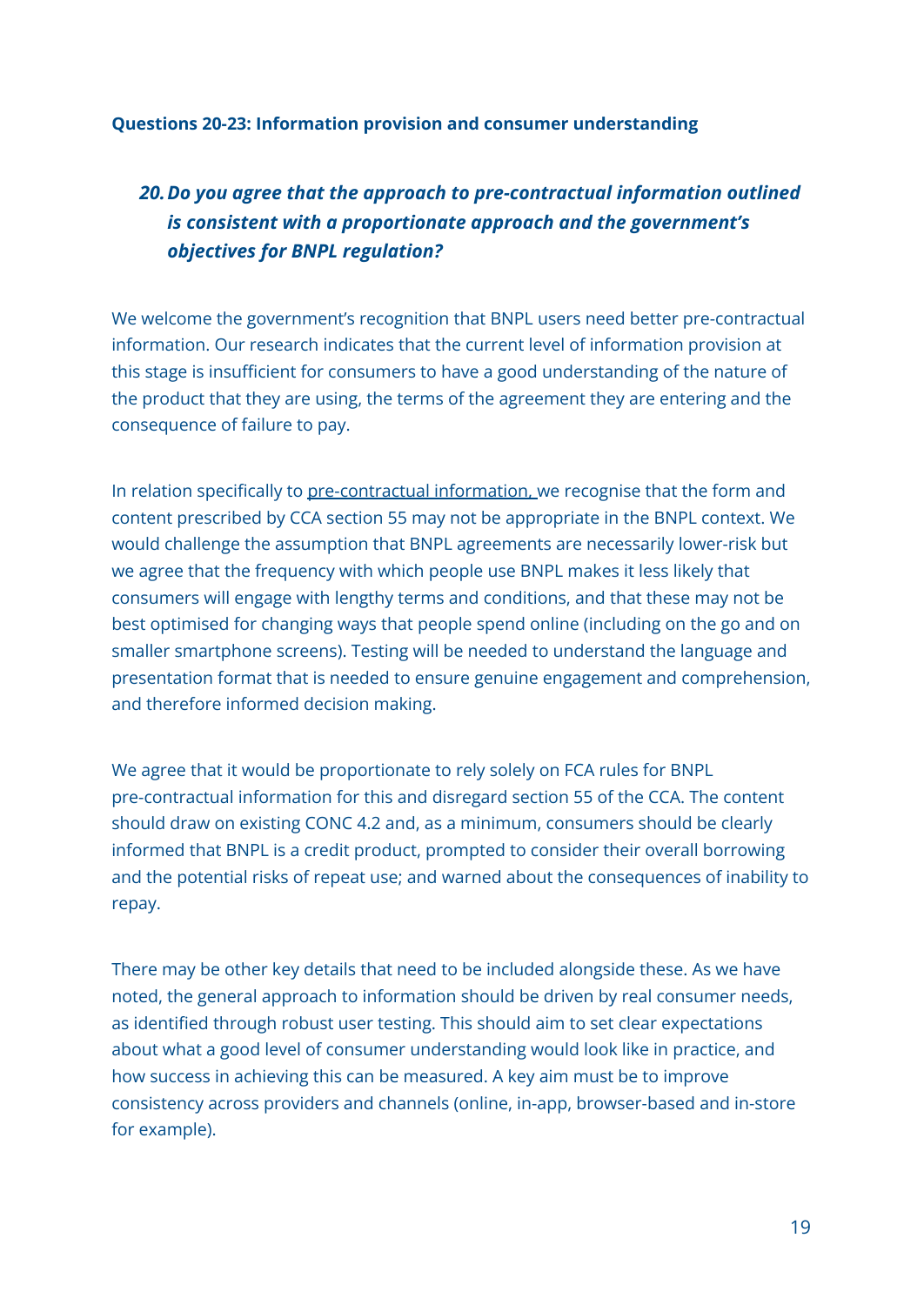We welcome steps to ensure consumers see clear and prominent information about the total amount they will be spending, prior to entering agreements. Currently, consumers' attention is often drawn to the size of instalments, rather than the total repayable, which may result in overspending. This is a step in the customer journey where additional healthy friction is particularly needed and likely to be beneficial.

# *21.Do you agree with the government's assessment that BNPL agreements are likely to need bespoke form and content requirements? 22.Do you have any views on what form agreements for BNPL should be required [to] take, and what content they should contain?*

We agree that the form and content of BNPL agreements will need to be bespoke. We would emphasise once again that in our view both the form and the content should be informed by user testing to better understand how BNPL users engage with information and make decisions. While the detail of this can be worked out in the FCA's subsequent consultation, Treasury's initial intervention must create the structure that will result in responsible, consumer-led decision making within the BNPL industry. We would also emphasise the need for sanctions to encourage compliance, in particular that agreements should be unenforceable if information in the prescribed format is not provided.

At the moment, smoothness and friction in the BNPL customer journey typically appear in the wrong places. Friction acts as a barrier to accessing and engaging with information about BNPL agreements, while smoothness encourages consumers to enter agreements without full awareness or understanding. These approaches must be reversed in future. Friction should be built in to ensure consumers have opportunities to pause and consider before taking out an agreement, while smoothness should be used to ensure consumers can easily access and engage with information.

We recognise that the shape and implementation of these agreements will need to be sensitive to the specific ways in which the BNPL market operates. Since BNPL characteristically involves repeat use after setting up an account, regulation must consider what type and level of information needs to be provided repeatedly, whenever users take out credit, in addition to what is required at the initial sign-up stage only. Each agreement may carry different repayment schedules, and we've seen that it's currently possible for users to sign up for agreements without realising, so these safeguards will be critical. A more consistent approach across the industry would bring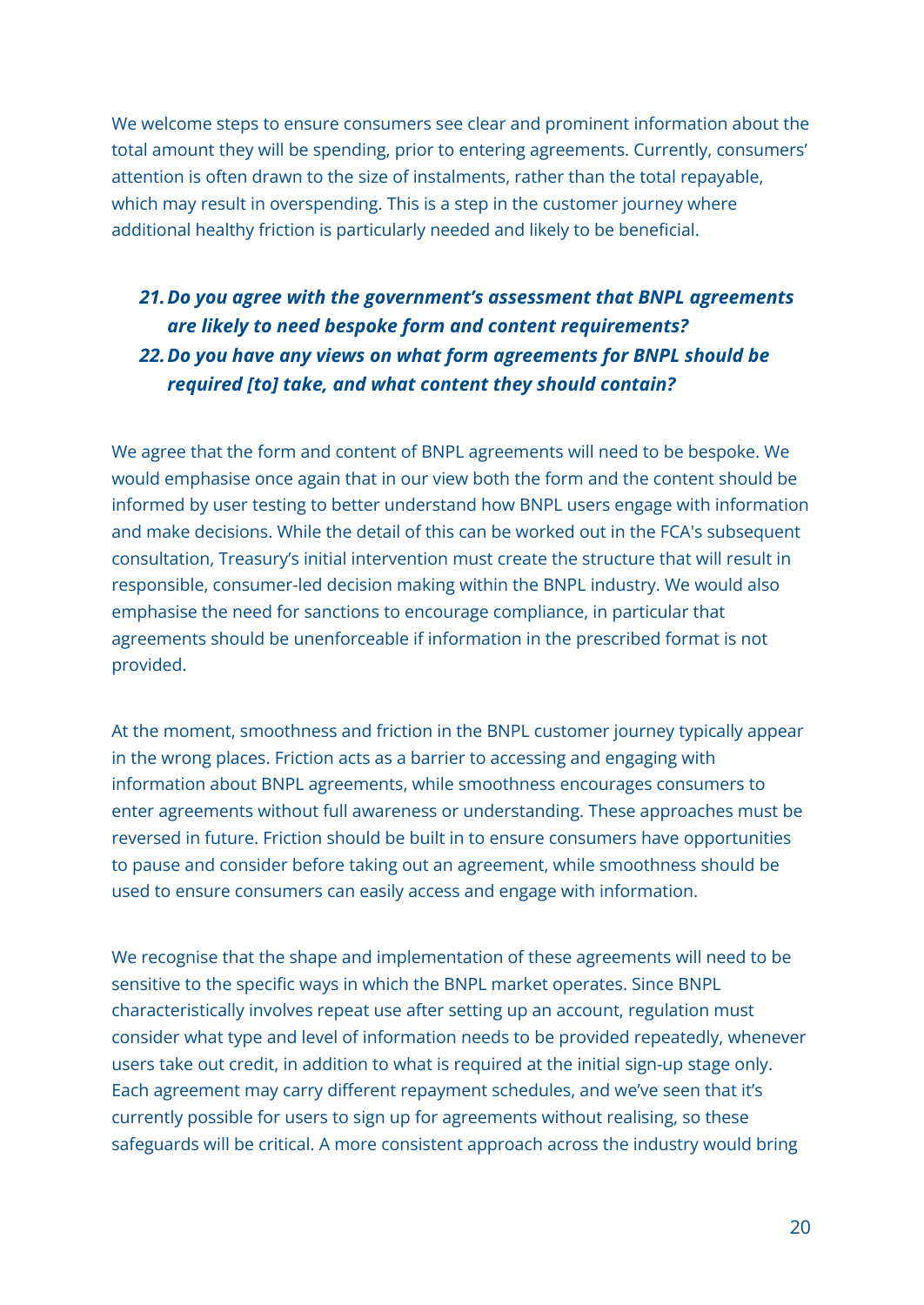significant benefits in itself, as it would make it easier for consumers to anticipate where they might be at risk of late fees, or whether a provider uses debt collection.

The test of whether BNPL regulation is effective will be whether it improves outcomes for BNPL users. To this end, there will need to be clear user-focused metrics such as improved user understanding, reduced incidence of regret and lower rates of arrears and default.

# *23.What are your views on applying CCA provisions on improper execution to BNPL agreements? Do you think the consequential sanctions for improper execution should apply to BNPL agreements under any regulatory intervention?*

We consider this to be a proportionate and appropriate sanction, and would ensure lenders have a strong incentive to supply all the necessary information to consumers.

## *24.What are your views on the role of creditworthiness assessments as part of a proportionate approach to BNPL regulation?*

*25.Do you have any views on whether there should be specific requirements for creditworthiness assessments for BNPL agreements?*

*26.Do you have any views on how BNPL agreements should be reported to consumers' credit files?*

We are pleased to see a strong focus on creditworthiness in the proposals. As outlined in Q3, our research has found that unaffordable BNPL agreements have a significant detrimental impact. Fees and charges for late and missed payments add to the amount consumers owe. We have also seen evidence of consumers cutting back on essential spending or falling behind on essential household bills to meet BNPL repayments.

We are aware that some individual BNPL providers conduct their own affordability checks at the signup stage and have facilities in place to pause or limit access to further credit if existing customers miss payments or show other signs of financial difficulty. We understand that some providers conduct hard credit checks before approving new customer accounts. Looking across the industry as a whole, however, we see little sign of consistent approaches or consumer outcomes. Firm standards are needed to prevent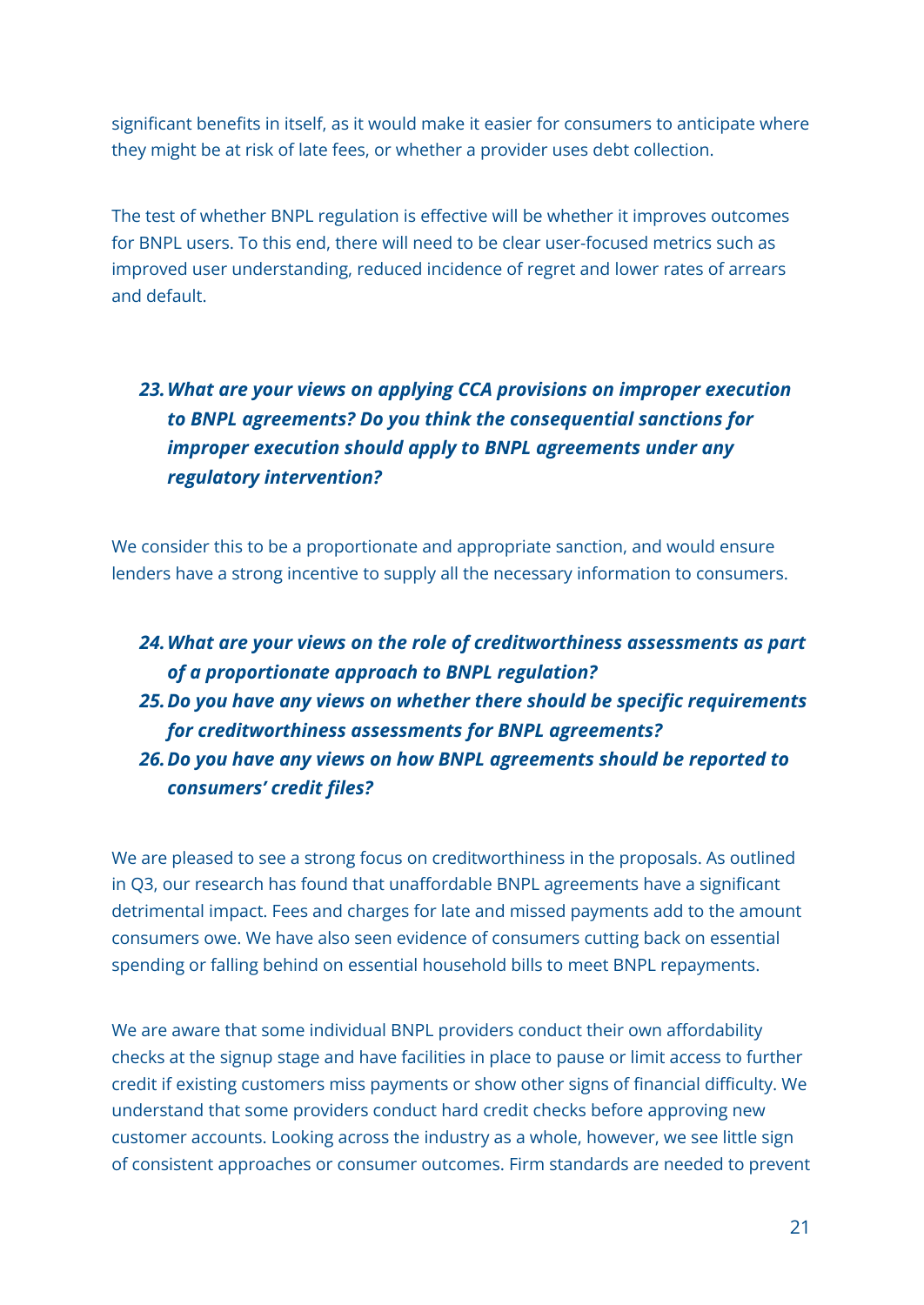a race to the bottom. Already we see some evidence that BNPL attracts users who have been unable to access other forms of credit where proper creditworthiness assessments are likely to have been carried out. In our research, 37% of people who signed up for a BNPL product in the last 12 month had been rejected for another agreement in the same period.

We think that the FCA's existing CONC 5.A rules should be the starting point for creditworthiness assessments for BNPL, as they are for existing regulated credit products. However, there may be a case to develop specific guidance for BNPL to take account of product and market characteristics.

- Creditworthiness assessments should be carried out when a customer initially signs up to a BNPL provider. Subject to user testing and feasibility, we think a 'hard' credit check or some other rigorous assessment would be appropriate at this stage and should be explored further.
- However, BNPL often involves multiple agreements and repeat use. This raises questions about how providers ensure that credit remains manageable for users who borrow repeatedly or whose borrowing significantly increases. Proportionality is an important consideration here, but given the scope for consumer detriment we think creditworthiness assessments for repeat borrowing have a role to play.
- Given the speed and smoothness of online retail, it is quite possible for BNPL users to borrow through several different BNPL providers over a short period of time. This potentially makes it difficult for providers to see and assess the customers full level of BNPL borrowing, and/or their existing spending commitments. Specific solutions may be needed to ensure that BNPL providers have good quality, real-time information about customers' commitments, including in particular those to other BNPL providers.
- A proportion of BNPL users (including those from younger age groups) are likely to have relatively thin credit reference files which may be of limited use to providers unless supplemented by additional information.
- We anticipate that open banking data may have a role to play in BNPL creditworthiness assessments for the above reasons. However, given the potential risks to consumers, and the need to test whether or not it delivers the right outcomes for them, this needs careful consideration.

We anticipate that creditworthiness assessments will be explored in more detail during subsequent consultation by the FCA.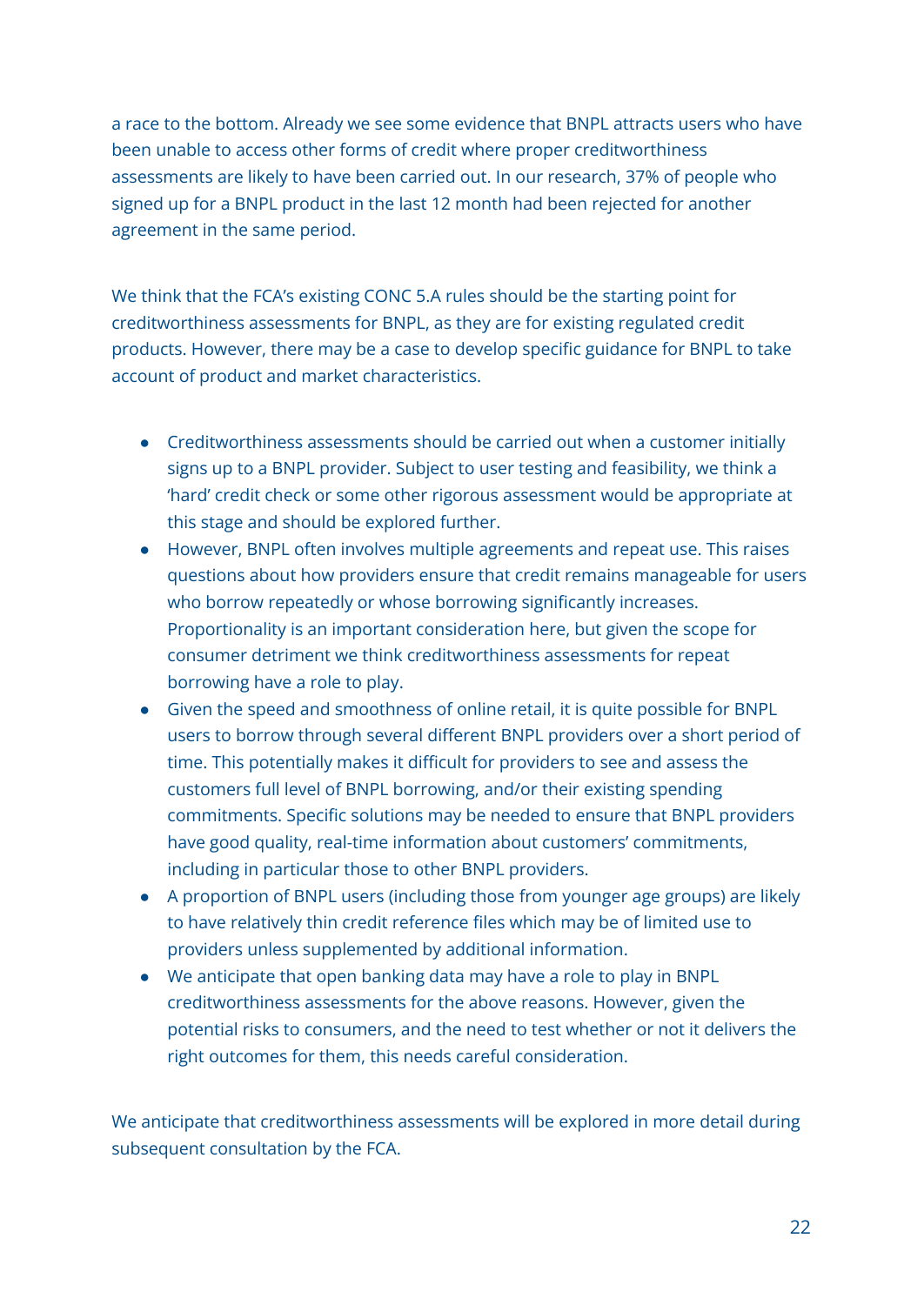As we are not engaged in lending and do not use credit referencing information to make lending decisions, we have limited insight into what practical arrangements may be needed to ensure BNPL is properly reflected in consumers' credit reference files. We would encourage HMT to engage directly with credit reference agencies to identify options, seeking input from stakeholders at a later stage when detailed proposals are available.

## *27.Do you have any views about how customers in financial difficulty should be treated under BNPL agreements?*

We support the proposal to apply requirements relating to treatment of customers in financial difficulty to BNPL providers. Given the evidence of widespread detriment we have presented elsewhere, safeguards of this kind are particularly important. As the consultation document notes, some providers already have hardship policies and treatment paths in place. This is not a substitute for clear, consistent standards across the BNPL industry. Consistency is important for many reasons, not least the fact that consumers often use more than one BNPL provider at once. Consumers should be able to expect comparable levels of support from different providers when they fall into hardship.

In our view, BNPL providers should be held to the same standards as other consumer credit firms and that the FCA's existing rules should apply in full. We are not aware of any specific reasons why these rules should be adapted for BNPL providers. Fair treatment for customers in financial difficulty is of central importance for consumer protection, so any adaptations would need to be justified by extremely strong and robust evidence. In the absence of this, the existing rules should apply.

# *28.What are your views on the proportionality of applying CCA provisions on arrears and defaults to BNPL agreements? 29.Do you agree that under any regulatory intervention for BNPL, section 75 of the CCA should apply to agreements?*

We agree that BNPL products should be brought under CCA provisions on arrears and defaults (Q28). Consumers should enjoy consistent statutory protections when using BNPL as they would with other forms of credit. As we have noted elsewhere, in the current model, consumers are not necessarily given clear information about the credit agreement they are entering or the implications of non-payment. While other proposals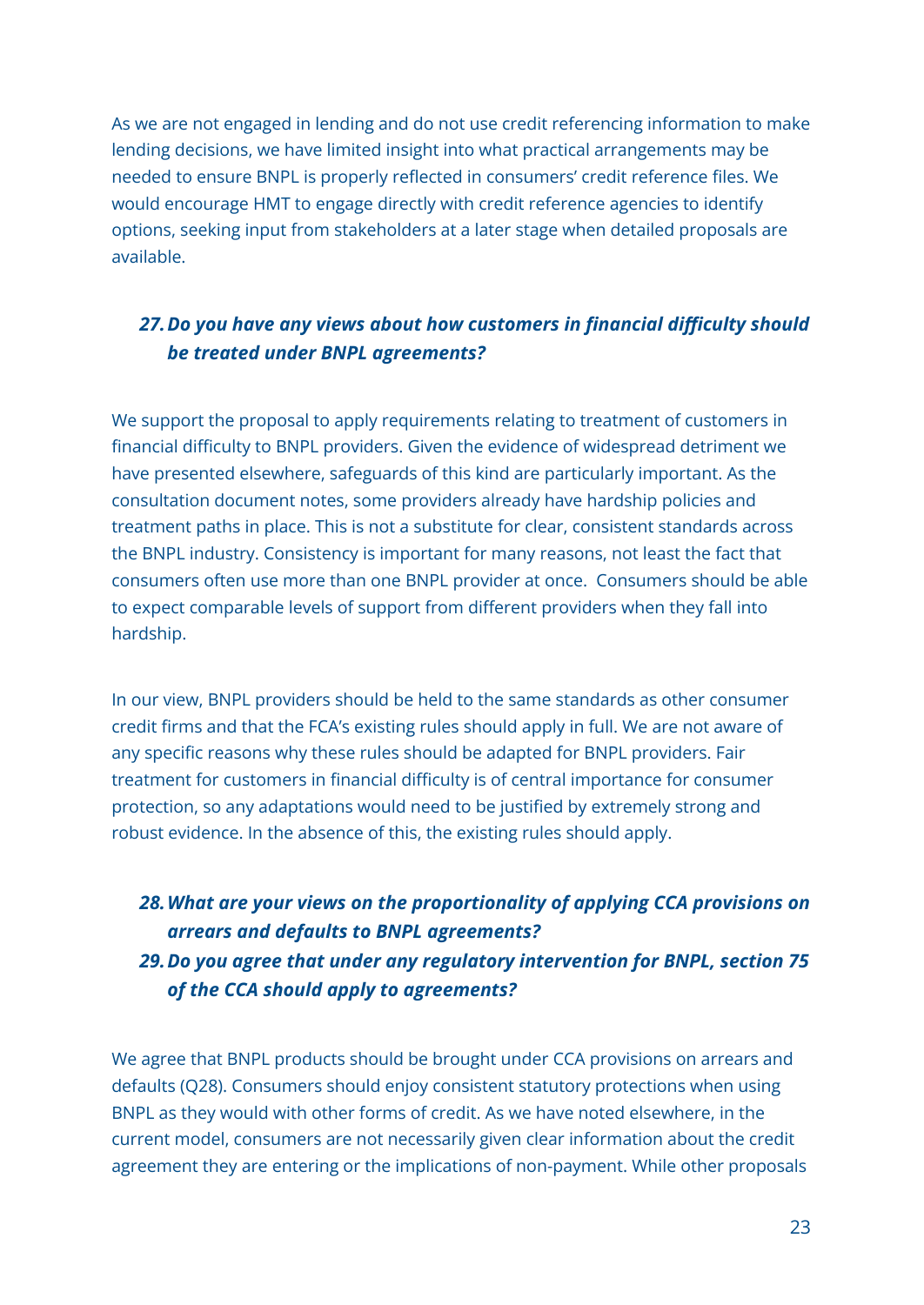stand to address this, the fact that consumers often have low awareness of the implications of missing payments, and may not even be aware that they have taken out a BNPL credit product, underlines the importance of clear and consistent information relating to arrears and default.

In relation to Q29, we agree that section 75 should be applied to BNPL agreements. BNPL has developed as an alternative to credit cards and occupies a similar space. Like credit cards, while BNPL can be used for a wide range of purposes it is particularly associated with the purchase of retail products. Section 75 helps give consumers the necessary confidence to shop online and provides a helpful means of redress if things go wrong. The application of Section 75 will, in addition, create a more level playing field between BNPL and credit cards.

## *30.What are your views on amending the scope of the exemptions from elements of the CCA for small agreements to include BNPL agreements under £50*

## *31.Are you aware of any currently-regulated consumer credit products, in particular those which are debtor-creditor-supplier agreements, that are routinely offered with values less than £50?*

We strongly agree that BNPL agreements under £50 should not be treated as partially exempt small agreements for CCA purposes. Were this to happen it would affect a significant proportion of BNPL agreements, undermine efforts to regulate the BNPL sector as a whole, and would likely result in consumer confusion.

- 1) A significant proportion of BNPL agreements would be affected. BNPL is used for a wide range of products with different values, including new lenders specifically offering BNPL for food. Nearly 1 in 3 people who have purchased clothes using BNPL typically spend less than  $E$ 50 on a purchase.  $31$
- 2) Efforts to regulate the sector as a whole would be undermined. The exemptions for small agreements include pre-contractual information and creditworthiness assessments, which are critically important elements of consumer protection. If these are not required for agreements below £50, it would open up space for less responsible lenders to exploit this specific section of the market.

<sup>&</sup>lt;sup>31</sup> Nationally representative polling of 10,000 UK adults conducted by Opinium on behalf of Citizens Advice in January - February 2021.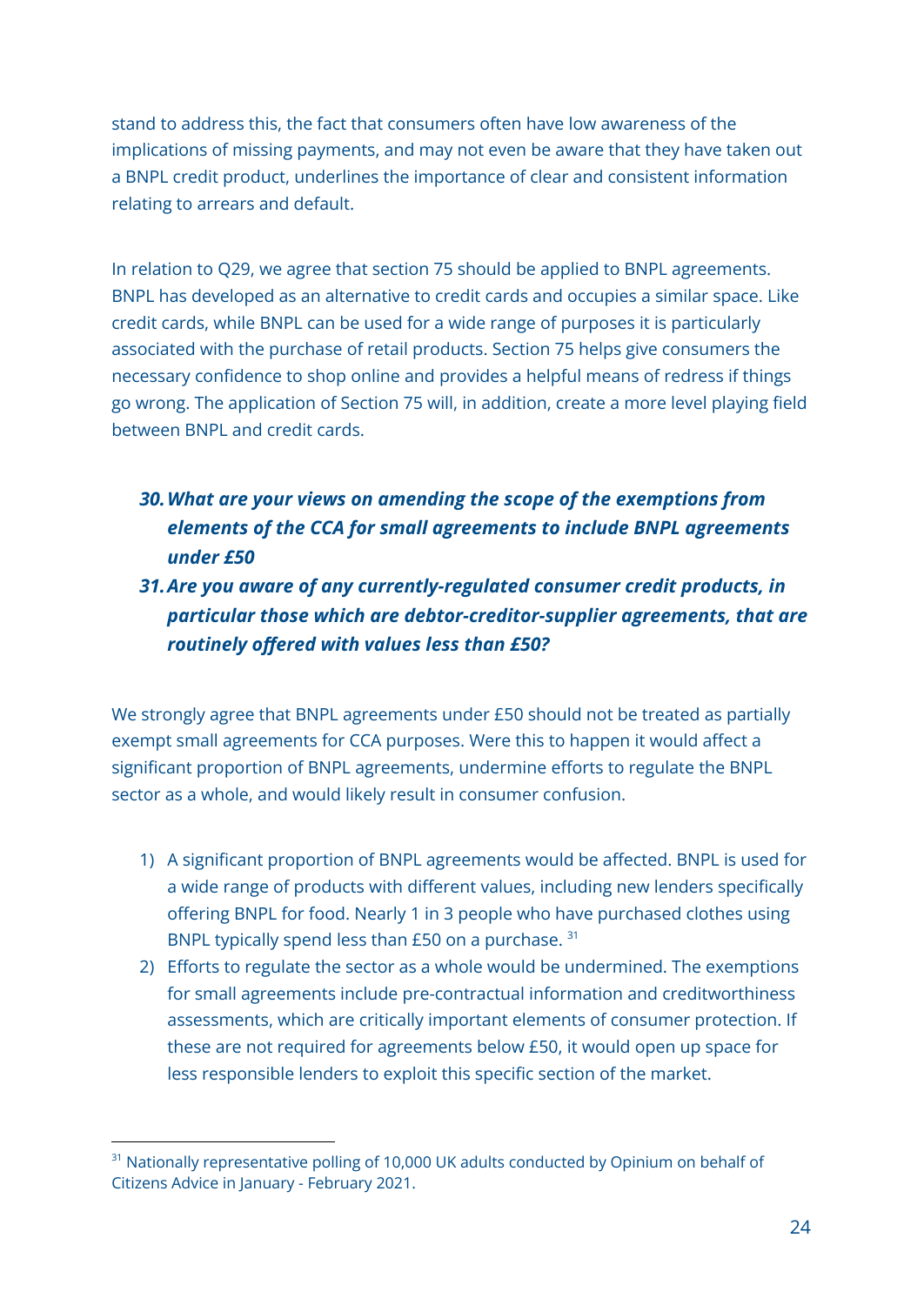3) It would introduce unhelpful inconsistencies. Consumers should be able to expect the same levels of information provision and consumer protection across the BNPL market. Exclusions for agreements under £50 risk creating confusion and uncertainty among consumers.

## *32.Do you agree that under a regulatory intervention for BNPL, consumers should be able to bring a complaint to the FOS?*

We agree that regulation of BNPL should ensure that consumers are able to bring a complaint to the FOS. This is an important step to make sure that BNPL users have parity with other forms of credit and receive a consistent level of support when they face problems.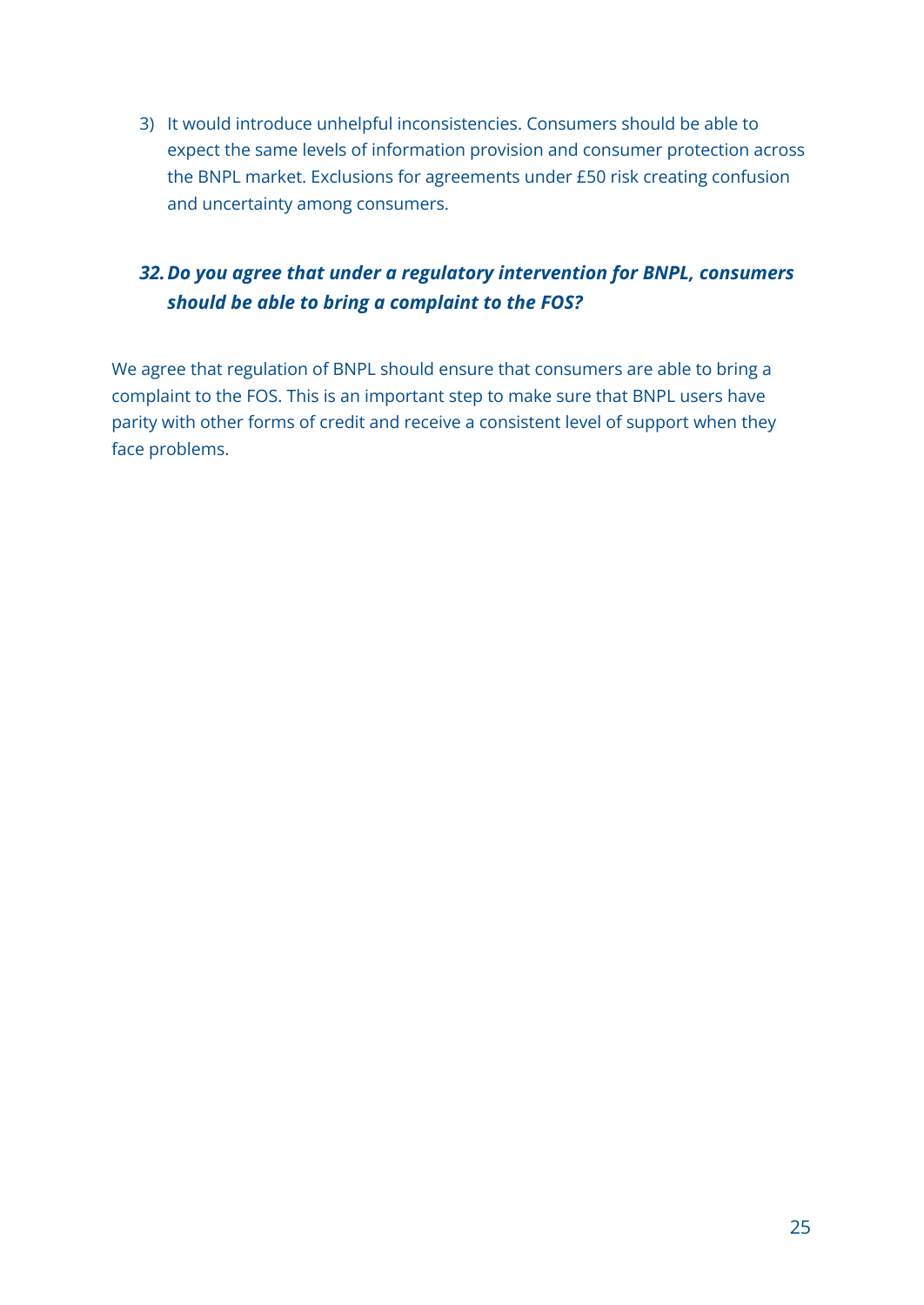#### *Section 4: Equality Impact Assessment*

# *33.What impacts do you expect the regulation of BNPL would have on BNPL providers, consumers that use the product, and merchants that offer it as a payment option?*

We welcome many of the proposed applications of FCA and CCA rules in regulating the BNPL industry. Comprehensive and proportionate regulation which focuses on ensuring people understand and are proactively signing up for BNPL agreements which they can afford should result in lower numbers of people getting into financial difficulties as a result of using BNPL, and significantly lower rates of regret.

We agree that it would be proportionate to apply FCA rules to pre-contractual information. Establishing clear guidelines for BNPL providers will support merchants to provide the right kind of information, in an engaging way, at checkouts. For example, by explicitly explaining that BNPL is a credit product that comes with certain risks. The increased accountability introduced by these guidelines would also act as further protection for consumers as the BNPL market continues to evolve and grow.

Effective regulation will also enable BNPL providers to reduce the likelihood of offering unaffordable agreements. The current approach to this is inconsistent, with some BNPL providers providing hard credit checks whereas others run soft checks. Last year BNPL users were charged a total of £39 million in late fees which indicates that current affordability checks are not always effective. Establishing a consistent and effective approach to regulation in this area would support providers by minimising the risk of offering unaffordable agreements, whilst also reducing the impact this has on users.

Regulation should also empower BNPL providers to tackle affordability issues in a more joined-up way. As we have explored in earlier sections, a core BNPL feature of repeat spending across multiple agreements, including with different BNPL providers, further complicates issues around affordability by making it difficult to keep track of aggregate debts and repayments. Innovative solutions which promote the necessary information-sharing required to tackle this will enable BNPL providers to work together to identify and protect users experiencing, or at risk of, financial difficulty.

We have so far outlined the impact that regulation around information provision and affordability will have on merchants, providers and users. In addition to this, another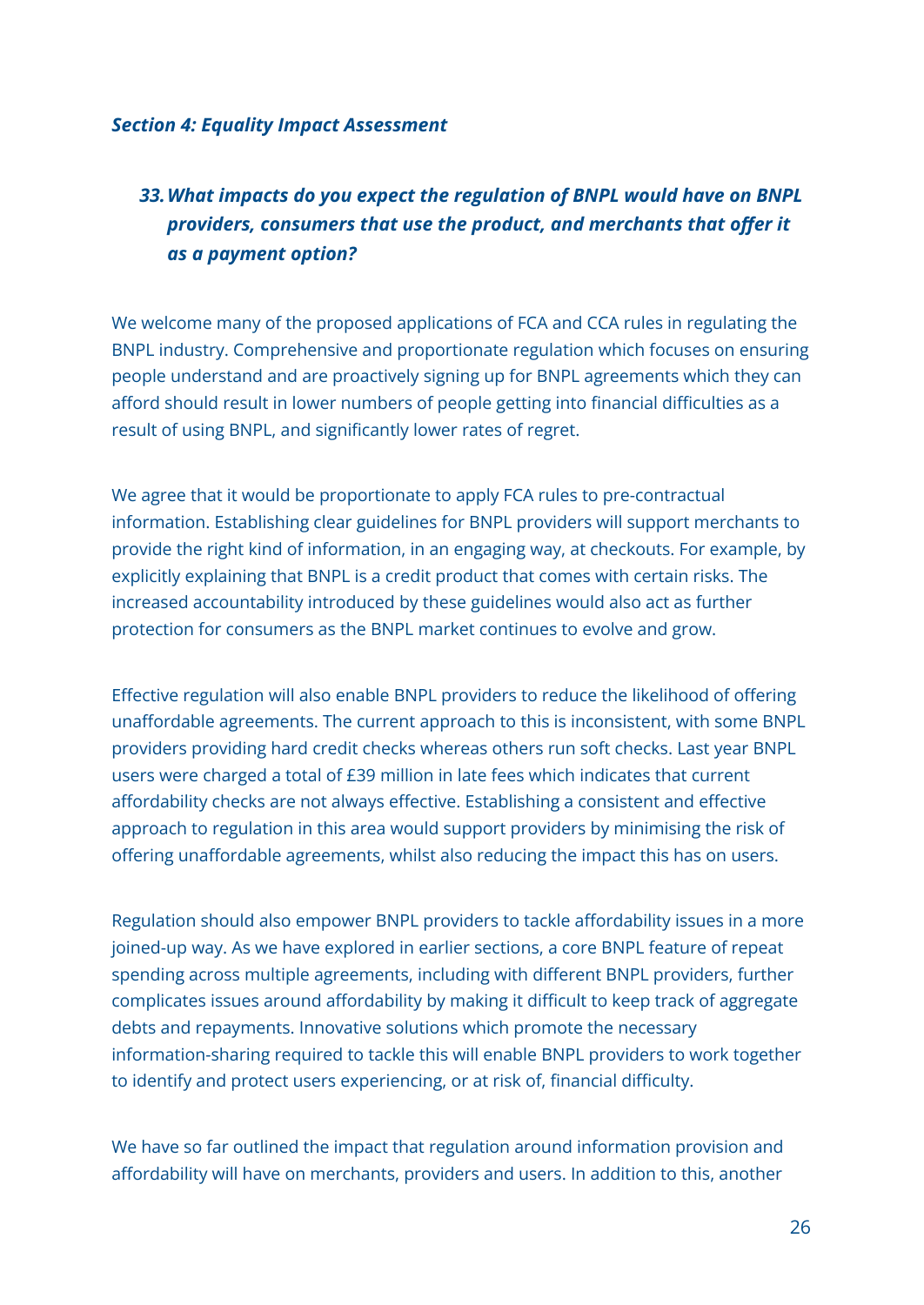area we see regulation having a key impact is around the treatment of BNPL users in financial difficulty. 1 in 10 BNPL users have been chased by debt collectors in the past year. As a result, 46% of these people had sleepless nights and 54% of them turned to another form of borrowing to pay off their debt, such as a credit card or loan.

The treatment of BNPL users who fall into financial difficulty is inconsistent and leads to the type of harm we've described. The outcomes for BNPL users in financial difficulty would be improved if they were subject to the same fair and consistent treatment as they would with any other credit product, and if BNPL providers were subject to the same forbearance requirements as other regulated creditors.

Finally, slippery product design is a key driver of detriment for BNPL users. 2 in 5 people who've used BNPL in the past year have done so without realising, and over 3 in 5 have seen it as the default payment method at some point. Rigorous user-testing of solutions is required to ensure that the design of BNPL products contains helpful friction in the right places. This could involve better prompting for users to engage with the terms of an agreement before entering it, for example. This means users would be better placed to make a considered and informed decision when entering a BNPL agreement therefore reducing the risk of entering one that's not right for them.

## **34.What impacts would you expect to see on persons with the protected characteristics mentioned above as a result of regulation of BNPL? 35.Do you have any views on how the government can mitigate any disproportionate impacts on protected characteristics?**

As we have demonstrated in previous sections, regulation needs to protect BNPL users from entering into unaffordable agreements. A user is better placed to enter an affordable agreement where they are provided with clear information at point of purchase and when the BNPL provider carries out effective affordability checks. When this doesn't happen, people are more likely to enter into agreements they cannot afford. 2 in 5 BNPL users have been unable to pay for essentials such as food, rent or bills because they were making payments for a BNPL product. And those who are unable to make BNPL payments could be chased by debt collectors, as 1 in 10 users in the past year have been.

Lower income households are left at greater risk by lack of regulation in this area. For those on a low income, the margins between being able to make a payment or not are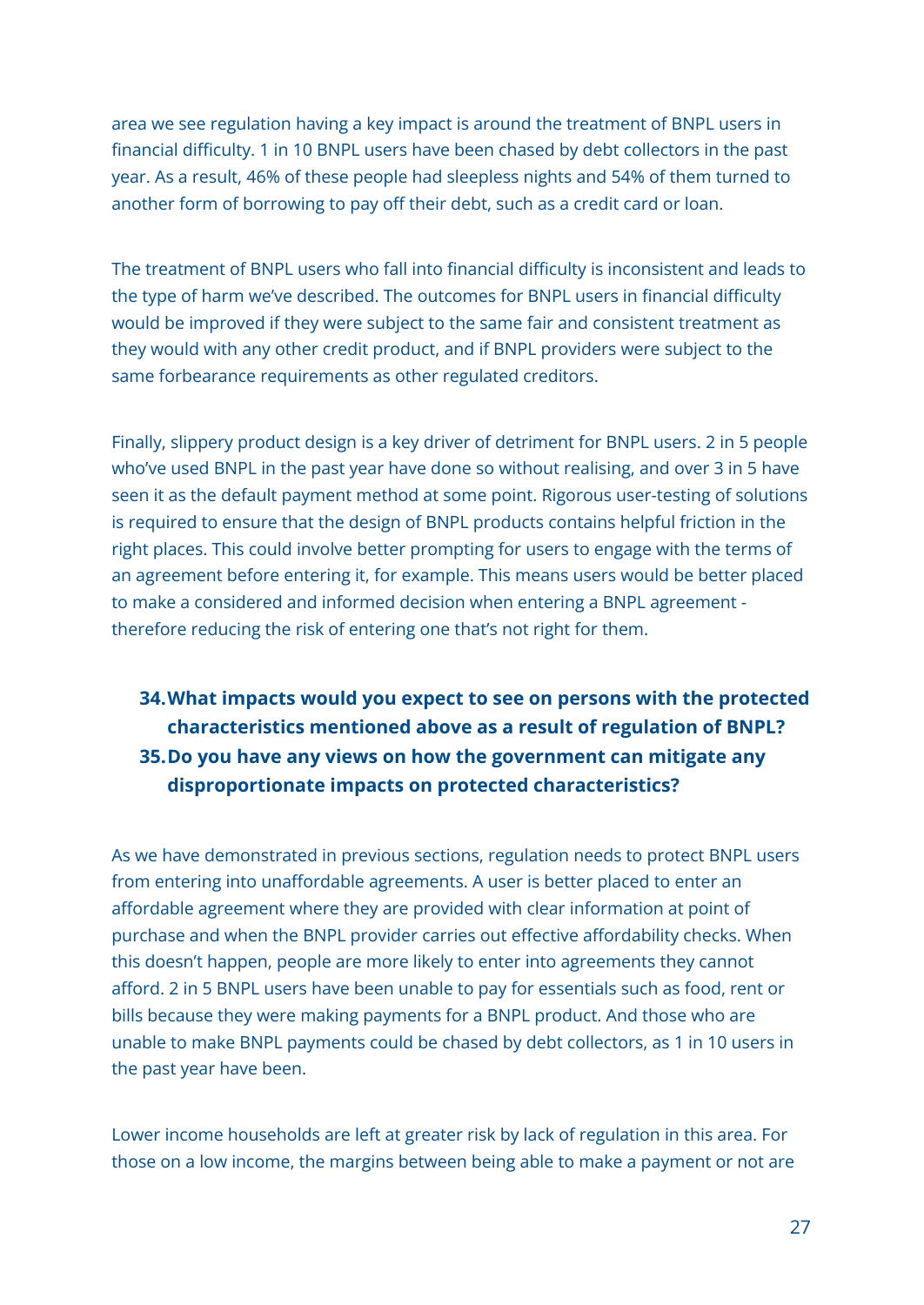much narrower. As our recent cost of living research has shown, 3.2 million households won't be able to afford essentials this winter, and a further 380,000 households will be left with just £50 a month after basic living costs. For people on tight budgets such as those, trying to make BNPL payments is a delicate balancing act. An unexpected expenditure such as a new washing machine, or a change in circumstance such as a reduction in hours at work, can mean that a user cannot make BNPL payments they owe. Likewise, one unexpected BNPL payment, late fee, or debt collection fee can be enough to push someone into financial crisis.

This means that **the detriment experienced by BNPL users isn't shared equally** some groups are more at risk of harm from unaffordable agreements than others. Systemic oppression and inequality affects people's finances and impacts how much they can afford to spend. Marginalised groups with certain protected characteristics are over-represented in low income households, leaving them disproportionately hit by a lack of protections around BNPL affordability.

Our evidence shows that those from marginalised groups are more likely to struggle making a BNPL payment. <sup>32</sup> 41% of BNPL users say they've struggled to make a BNPL payment in the past 12 months. But this rises to:

- 52% of people of colour who use BNPL
- 60% of disabled users
- 87% of transgender users

Some groups are also more likely to have regretted using BNPL to pay for something. While 26% of BNPL users have regretted using it, this rises to:

- 31% of black users
- 34% of users claiming benefits
- 39% of disabled users
- 63% of transgender users

For almost all of these groups, the most common reason for this regret was that the amount they ended up paying in the end was more than they'd expected. Information about payments and the consequences of being unable to make them should be made clearer to those entering a BNPL agreement, and checkouts should be designed in a

<sup>&</sup>lt;sup>32</sup> Citizens Advice, Buy Now...Pain Later?, 2021